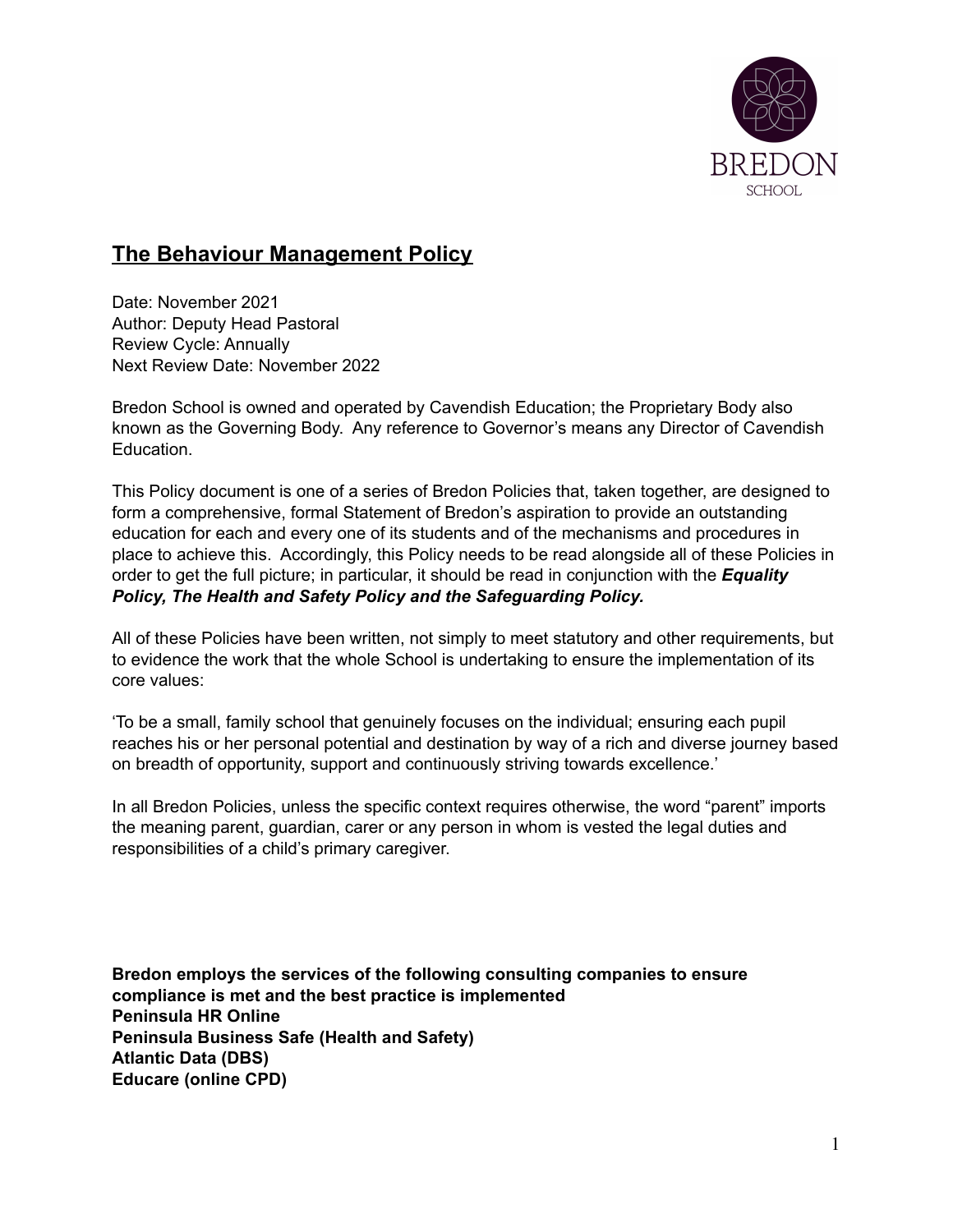

**Aim:** In accordance with the schools aim to safeguard and promote the welfare of each pupil the school ensures that good behaviour amongst pupils is promoted but that the sanctions that can be adopted in the event of pupil misbehaviour can be effectively implemented.

The policy is applicable to all pupils in the school.

See the Appendices below for the procedures for dealing with behavioural and serious behavioural incidents:

- Appendix A: Bredon School rules
- Appendix B: Bredon School Ladder of Consequences
- Appendix C: Serious Behaviour Incident Procedure
- Appendix D: Uniform Standards Years 3 to 11 and Sixth Form dress code

All staff are responsible for implementing the policy along with the following:

Deputy Head Pastoral (school day) Housemasters/Housemistresses (referred to hereon as HsMs) (school day) Head of Junior School (school day) Director of Boarding (evening and weekends)

#### **Introduction**

The school strives to meet the educational needs of each pupil and, while encouraging a high but realistic level of expectation, tries to ensure each pupil achieves his or her true potential. School life is built on a firm foundation of values, high standards of behaviour, encouragement of hard work, self-discipline and consideration for others.

While supporting young people through their educational journey, the school offers them a wide range of opportunities, aiming to equip them with the knowledge and skills needed for life. This not only involves making them proficient in literacy and numeracy, but also embracing the all-important values and principles as stated in the school ethos and with a belief in fundamental British values. We aim to present a balanced view of the modern world to our pupils with an appreciation of the inter-dependence of its peoples. We strive to develop respect for all, based on strong moral values, tolerance toward others and an appreciation of diversity.

Standards of behaviour at our school are clearly stated and good behaviour is expected and encouraged by appropriate systems of reward and where required sanctions. We aim to foster an environment where pupils can be positive about their learning and all other members of the school community.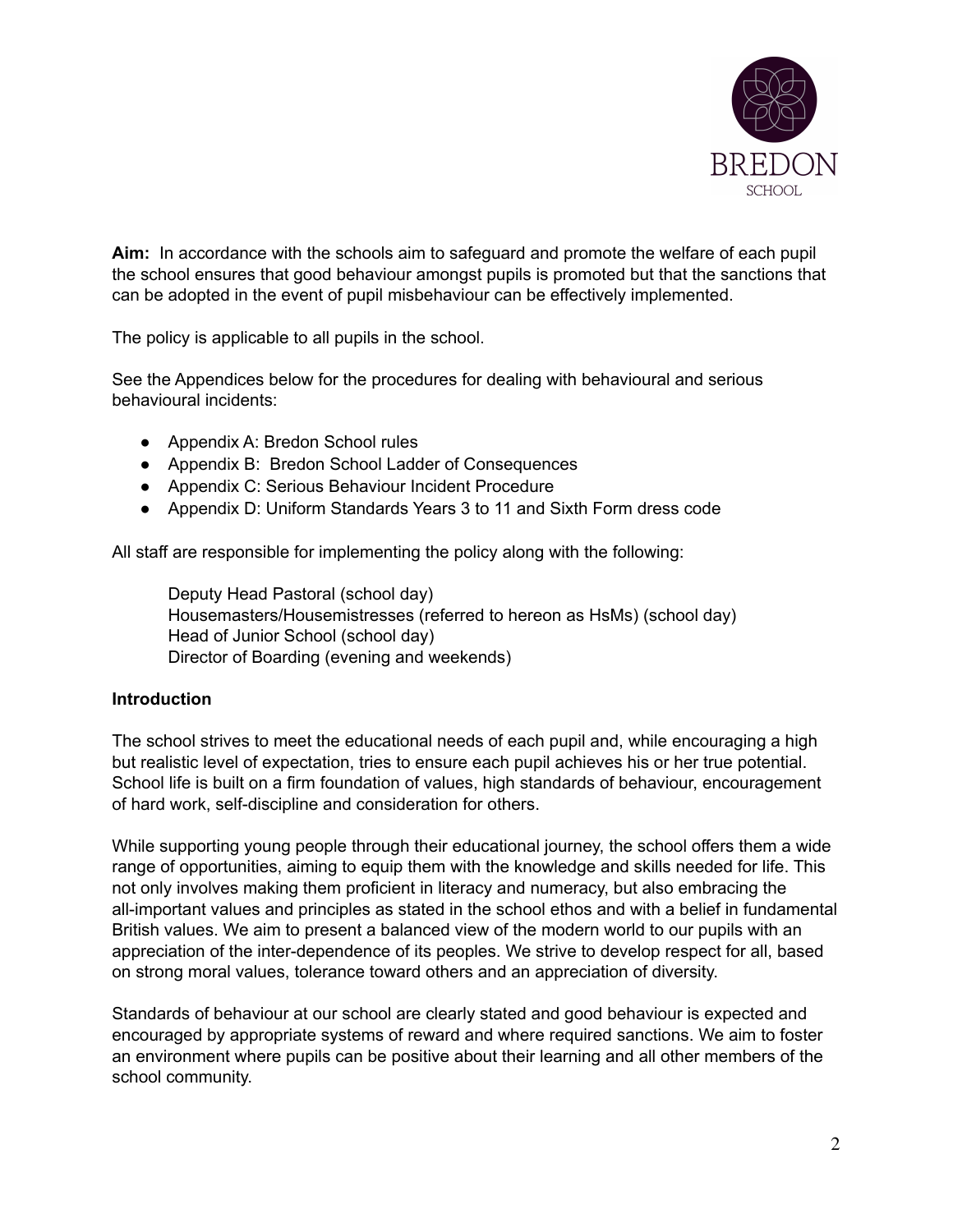

In accordance with the school's principle to ensure everyone is treated as an individual and with respect by other members of the community, the school does not tolerate bullying in any form. The Deputy Head Pastoral, HsMs and tutors are tasked to manage this negative behaviour in whichever form it arises. Pupils are reminded regularly (in assembly and by Personal Tutors/HsMs) that they must inform staff, parents or guardians if they have concerns. This message is reinforced through lessons and the information on noticeboards. These have details of important telephone numbers of the Independent Listener, Childline, etc. and also key members of staff who would help if bullying was to occur.

As a school that values both the individual and collective identity of our pupils, we accept that behavioural issues need to be dealt with on an individual basis recognising the SEN Equality Act 2010, with full liaison with parents and supporting the individual pupils involved. We also need to ensure that sanctions are applied fairly and consistently, they are done in a timely manner and are relevant and proportionate to the behaviour.

Our sanctions and response to poor behaviour are stated in our Ladder of Consequences, *Appendix B.* Corporal punishment is never used or threatened to be used at Bredon School.

As a school we have taken a considered decision not to use formal training for the positive handling or physical intervention of pupils. These incidents happen very rarely and if a pupil were in need of regular physical intervention, Bredon School would not be able to meet those needs. All staff are trained in de-escalation and other strategies for behaviour management.

#### **Key points in relation to behaviour and its management are:**

- Behaviour is learnt and **can** be changed.
- The roots of behaviour result from interaction between the individual and the various contexts in which they have found themselves during the course of his/her life.
- Both the family and school environments are key contexts and the School aims to promote a triangular relationship between pupil, parent/guardian and school staff. Bredon School works *cum parentibus* in this sense with regards to all our pupils. This relationship assists in the understanding of behaviour and is thus crucial in the management of behaviour. An approach of joint agency is always most effective.
- Effective behaviour management can only be achieved if all members of the school community participate actively in the pursuit of improved behaviour which is based upon consistency and uniformity of approach, together with a just response for all pupils.
- A whole school behaviour for learning, classroom management system has been introduced into all classrooms; this ensures staff offer a consistent approach to classroom behaviour and its management. Pupils also know that sanctions for poor behaviour are consistent throughout the school.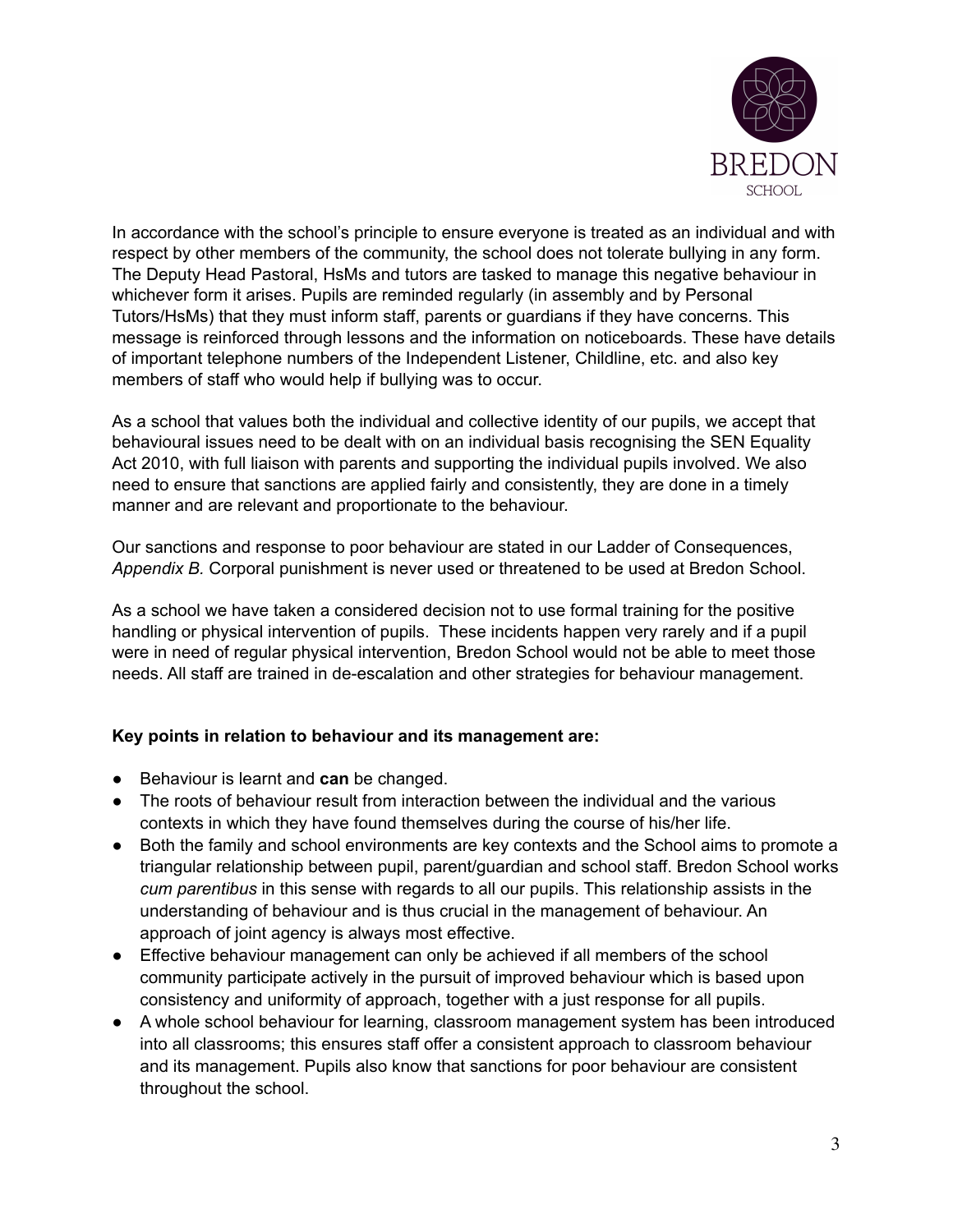

It is vital that all staff act in a professional manner and adhere to the Staff Code of Conduct, to present themselves to the pupils and each other as positive role models at all times on and off site.

Bredon School strives to reinforce positive behaviour and the following are stated ways in which we aim to do this:

- The principle of recognition from the outset that each member of the school is an individual who requires specific support for his or her particular needs and should be respected for his or her strengths, weaknesses and differences.
- The school's pastoral system, this and other related policies, are written to help Bredon continue to be a 'family' school with a clear ethos.
- The role of the HsM, tutor and boarding staff (if applicable) and the strength of their relationships are key for all pupils.
- The quality of teaching and subsequent learning in the classroom and effective classroom management have a crucial role in ensuring a positive and productive environment.
- To provide a relevant curriculum that is both broad and accessible to all. As stated, the curriculum and quality of teaching are fundamental in establishing good behaviour. The aim for both staff and pupils is to work hard and effectively, backed by regular monitoring and feedback regarding progress and achievement.
- To provide a wide range of extra-curricular activities that are accessible to all, together with community links and endeavour, e.g., the Duke of Edinburgh Award Scheme.
- To ensure an equality of opportunity that is socially inclusive in emphasis and rules out as totally unacceptable all forms of bullying including cyber-bullying or physical or sexualised harassment of any kind.
- To provide a programme of citizenship, including careers education and other life skills.
- To provide effective support systems pastorally, including the use of appropriate outside agencies, accessible to all, particularly to those whose behaviour presents challenges.
- To ensure regular monitoring of school attendance and other related issues.
- To encourage pride in the school, the uniform and a competitive house system; to both contribute to pupils' sense of 'belonging' and experience of 'community'.
- To understand that all staff have a role influencing good behaviour both inside and outside of school.

# **Rewards Policy**

Use of positive encouragement and structured reward systems which recognise effort and achievement help to raise self-esteem and celebrate success. These include: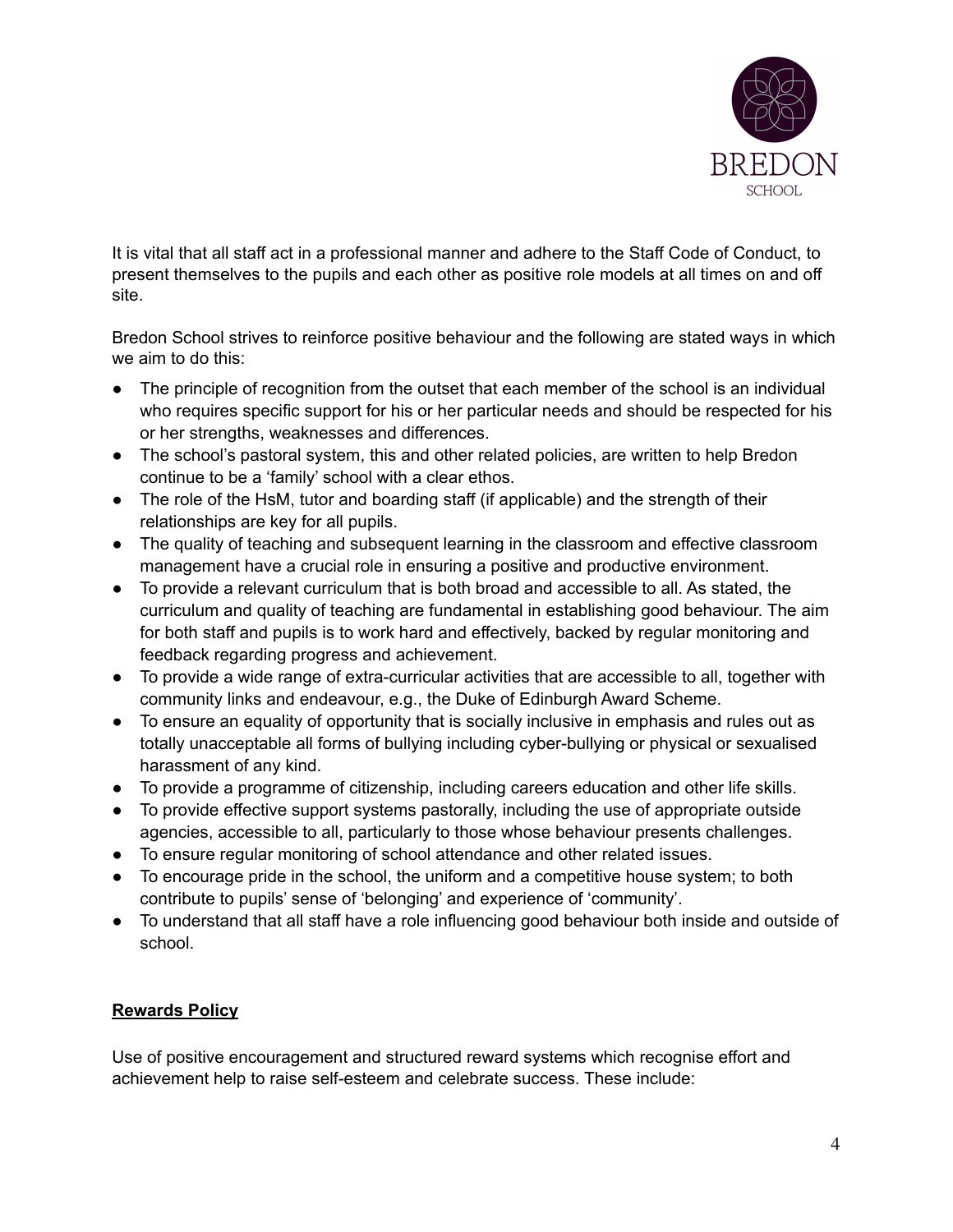

- Everyday individual praise and encouragement
- Specific praise/recognition in tutor group, House time and boarding roll calls
- The House Point System
- Awards Celebrations/Presentations especially in the weekly "celebration" school assembly
- Display of work/celebration of work
- To encourage roles of responsibility, including the Prefect system, pupil committees and School Council Membership
- To recognise achievement through school newsletters, the school website alongside any other social media opportunities
- Direct contact home from HsM highlighting the positive impact

#### **House Points**

House Points are given for exceptional effort as a good way of being positive and encouraging pupils in every area of school life, in and out of the classroom. They can be awarded by teachers and pastoral staff.

#### **Headmaster's Commendations**

Headmaster's Commendations are periodically throughout the year for exceptional pieces of work or instances of particular community endeavour. Pupils may also be invited to lunch with the Headmaster in his study on receipt of the award.

### **Recognition by staff**

Staff encourage pupils to present examples of good work to Heads of Department or other senior staff for praise. Telephone calls and e-mails home are also used to alert parents/guardians to good works and deeds.

A number of these awards are included in regular Headmaster's newsletters.

### **Sanctions**

This is an important part of the School's Behaviour Management Policy. This policy is both independent of and interdependent with the school's Anti-Bullying Policy.

Effective communication is maintained and issues dealt with consistently and effectively. An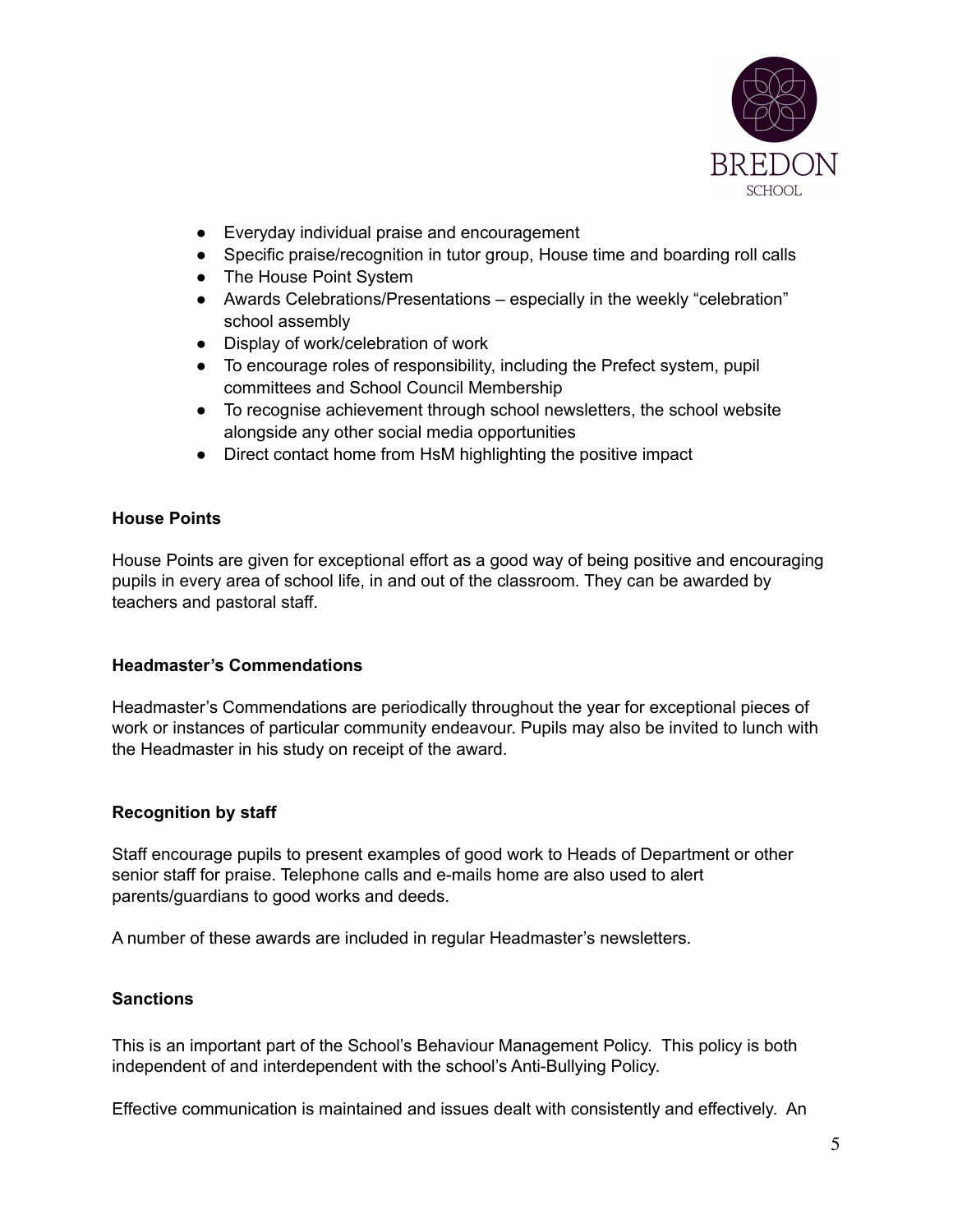

important tool in this is the regular use of the Schoolbase reporting system.

The school ensures that a record is kept of the major sanctions imposed, and this is held centrally by the Headmaster's office.

### **Schoolbase reporting**

The Schoolbase reporting system is an important part of the communication system that underpins the behavioural policy. It is important that these are filled in so that we are able to build up a pattern of any individual child's behaviour and have a record. Equally, parents and guardians are informed when behaviour-related entries are made.

In the first instance, issues are dealt with by the individual teacher or member of staff present. These are often then referred to the HsM who will lead on the issue. If necessary an incident can be escalated to the Deputy Head.

Academic issues will be reported to the appropriate Head of Department and Deputy Head Academic. Outside of the school day, incidents are reported to the Director of Boarding. It is important that class teachers first attempt to solve problems within their own classroom situation and house staff on the landings.

#### **General Notes**

Procedural fairness must be pursued at all times. Interview notes during the administration of sanctions must be properly recorded. This usually includes a written statement by the pupil(s) that is signed and dated (though SEN pupils may have them scribed and then they sign and date them).

Major sanctions are acknowledged by a formal letter home and all sanctions are recorded on Schoolbase.

The Senior and Junior Schools' sanctions arrangements are fully integrated and are interpreted and implemented in an age-appropriate manner.

#### **Precluded Sanctions**

The following are not permitted as forms of sanction under any circumstances:

- any form of corporal punishment or the threat of corporal punishment
- punishment involving extreme or prolonged isolation or locking in a room or building
- punishment that may be perceived as degrading or humiliating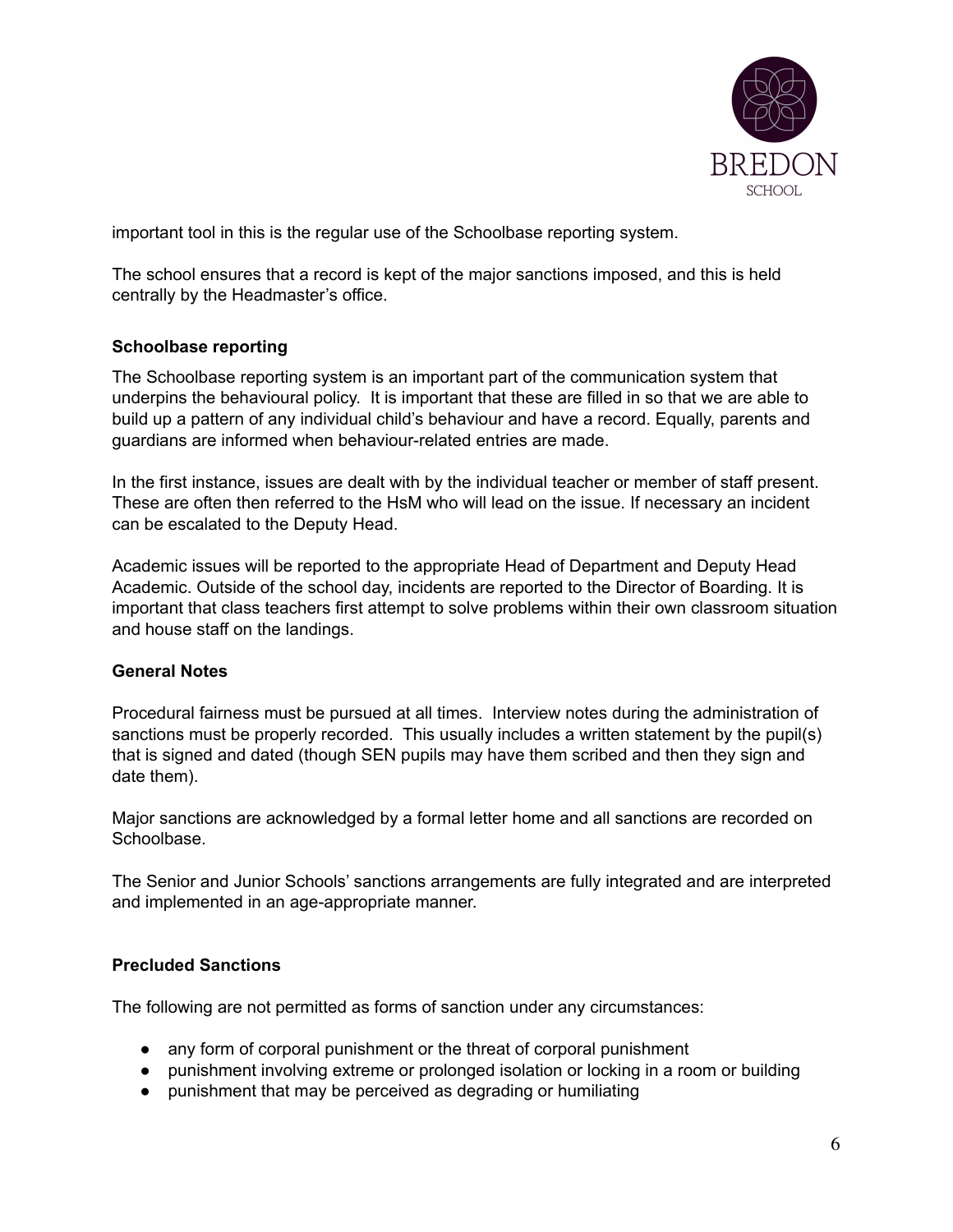

- punishment involving any physical discomfort or pain
- withholding of medical or dental treatment
- deprivation of sleep
- prevention of access to phone or letter to parents or appropriate helpline or listener
- deprivation of food or drink
- enforced eating or drinking

No pupil is permitted to sanction another pupil at Bredon School.

#### **Physical Intervention as Behaviour Management**

**Aim**: To define the procedures for using force to control or restrain pupils. This policy applies to all pupils in the school.

Physical intervention is only used under extreme circumstances and even then only as a last resort after all other options have been attempted. Bredon School does not train staff in physical intervention.

**Procedures**: Bredon School does not condone the use or threat of physical restraint. However, schools are required to have a policy about the use of force to control or restrain pupils. All members of staff who may have to intervene physically with pupils must clearly understand the options and strategies open to them. They must know what is acceptable and what is not. This document sets out the policy and procedures to be followed in the case of the use of physical force.

#### Section 550A of the Education Act 2011

Use of reasonable force Advice for headteachers, staff and governing bodies (July 2013) allows teachers, and other persons who are authorised by the Headmaster to have control or charge of pupils, to use such force as is reasonable in all the circumstances to prevent a pupil from doing, or continuing to do, any of the following:

- committing a criminal offence (including behaving in a way that would be an offence if the pupil were not under the age of criminal responsibility)
- injuring themselves or others
- causing significant damage to property

The provision applies when a teacher, or other authorised person, is on the school premises, and when he or she has lawful control or charge of the pupil concerned elsewhere, e.g., on a field trip or other authorised out of school activity.

Staff will usually be aware if a pupil is likely to behave in a way that may require physical control or restraint; it is sensible to plan or risk-assess how to respond if the situation arises. Such planning needs to address: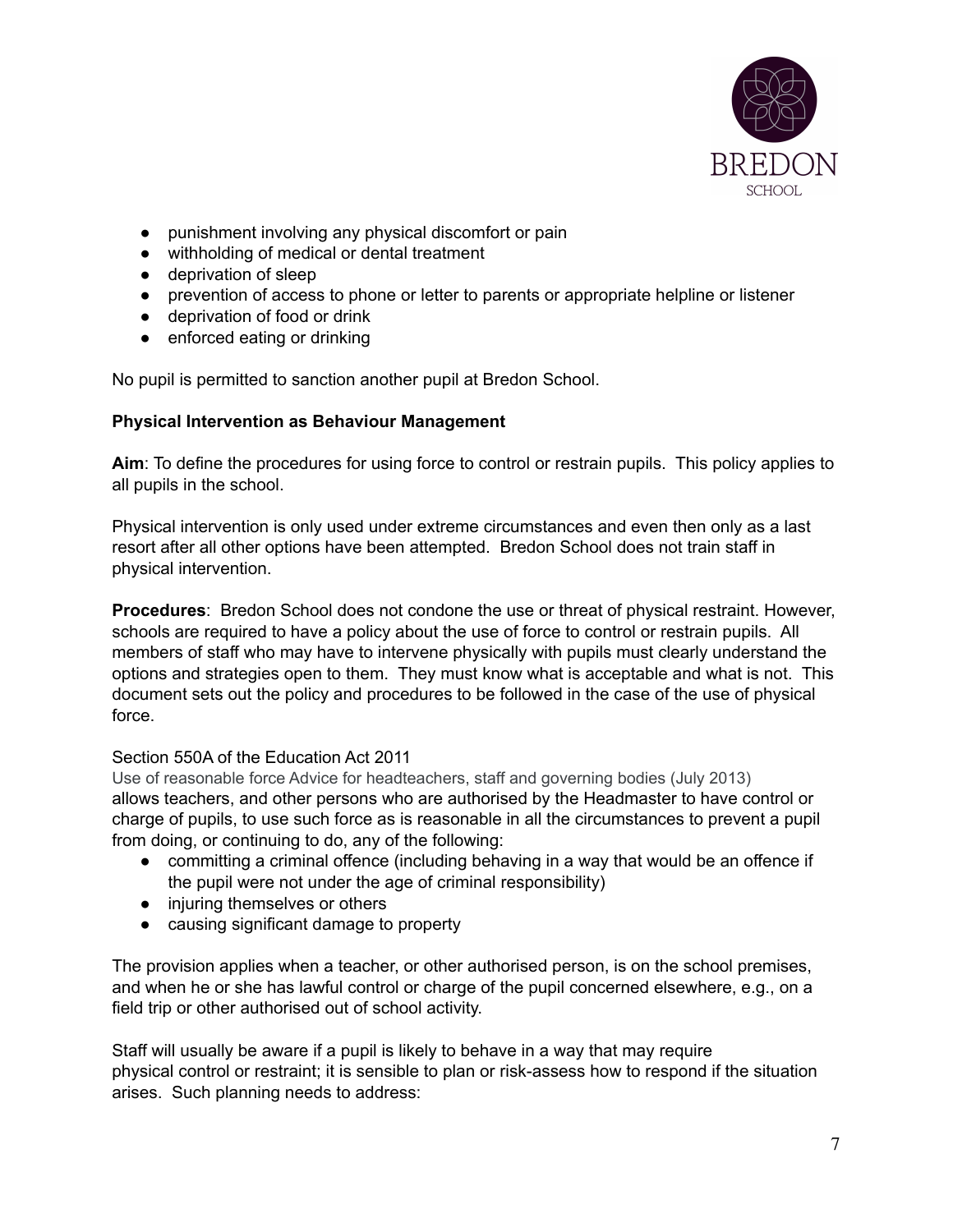

- managing the pupil (e.g., reactive strategies to de-escalate a conflict, holds to be used)
- involving the parents to ensure that they are clear about what specific action the school might need to take
- ensuring that additional support can be summoned if appropriate
- in some cases, staff may also need to take medical advice about the safest way to hold pupils with specific health needs.

### **Reasonable Force**

There is no legal definition of 'reasonable force.' So it is not possible to set out comprehensively when it is reasonable to use force, or the degree of force that may reasonably be used. It will always depend on all the circumstances of the case.

There are three relevant considerations:

- the use of force can be regarded as reasonable only if the circumstances of the particular incident warrant it; the use of any degree of force is unlawful if the particular circumstances do not warrant the use of physical force; therefore physical force could not be justified to prevent a pupil from committing a trivial misdemeanour, or in a situation that clearly could be resolved without force
- the degree of force employed must be in proportion to the circumstances of the incident and the seriousness of the behaviour or the consequences it is intended to prevent; any force used should always be the minimum needed to achieve the desired result
- the age and size of the pupil warrants consideration; a Sixth Former and Year 4 pupil would require different approaches

Whether it is reasonable to use force, and the degree of force that could reasonably be employed, might also depend on the age, understanding and gender of the pupil.

### **Application of Force**

Physical intervention can take several forms. It might involve staff:

- physically interposing between pupils
- blocking a pupil's path
- holding
- leading a pupil by the hand or arm
- shepherding a pupil away by placing a hand in the centre of the back or (in extreme circumstances)
- using more restrictive holds.

In exceptional circumstances, where there is an immediate risk of injury, a member of staff may need to take any necessary action that is consistent with the concept of 'reasonable force': for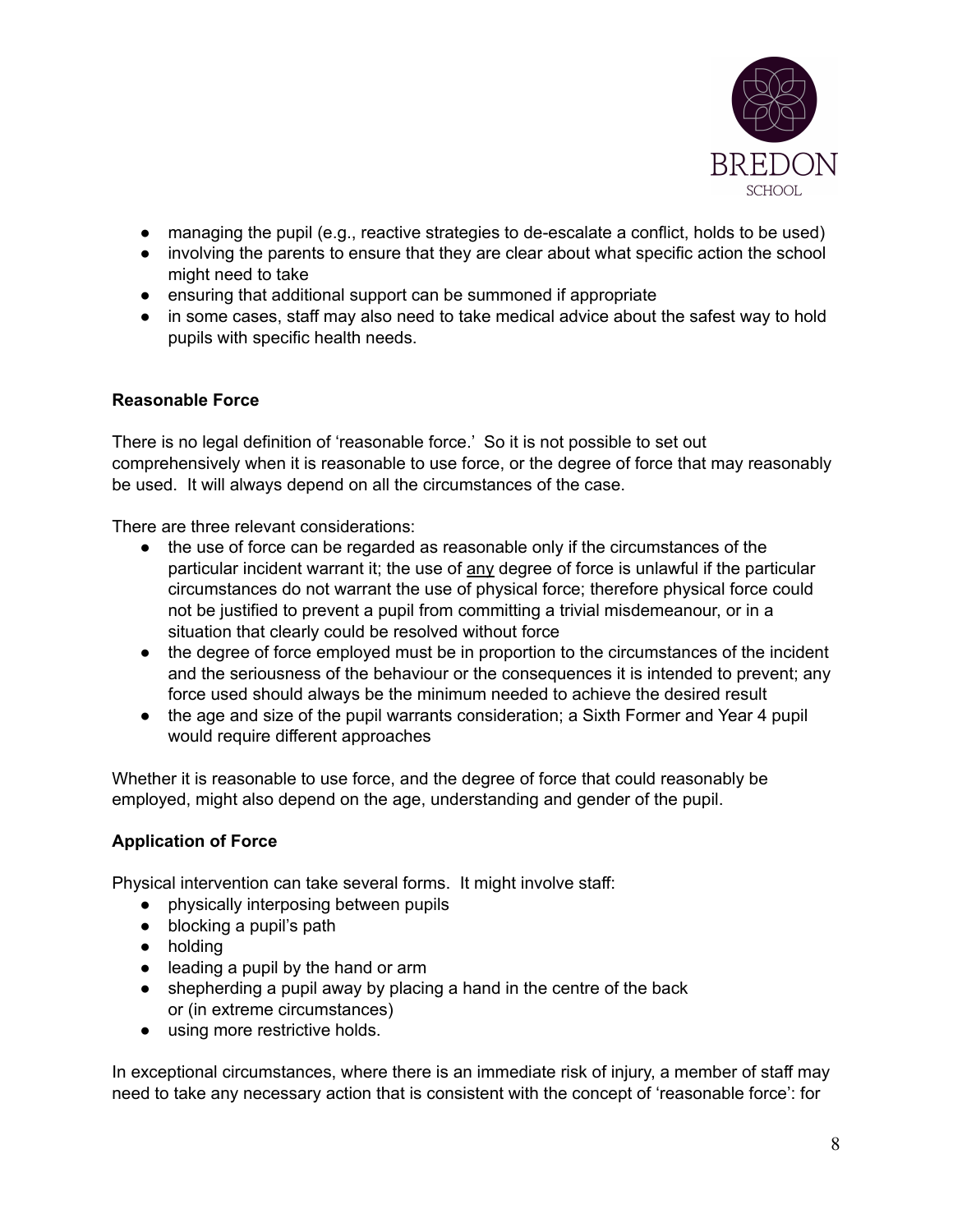

example to prevent a young pupil running off a pavement onto a busy road, or to prevent a pupil hitting someone, or throwing something.

In other circumstances staff should not act in a way that might reasonably be expected to cause injury, for example by:

- holding a pupil around the neck, or by the collar, or in any other way that might restrict the pupil's ability to breathe
- slapping, punching or kicking a pupil
- twisting or forcing limbs against a joint
- $\bullet$  tripping up a pupil
- holding or pulling a pupil by the hair or ear
- using physical objects

Staff should always avoid touching or holding a pupil in a way that might be considered inappropriate.

Where the risk is not so urgent the member of staff should consider carefully whether, and if so when, physical intervention is right. Staff should always try to deal with a situation through other strategies before using force. All staff need developed strategies and techniques for dealing with difficult pupils and situations which they should use to defuse and calm a situation. In a non-urgent situation force should only be used when other methods have failed. De-escalation is always the best option.

This consideration is particularly appropriate in situations where the aim is to maintain good order and discipline, and there is no direct risk to people or property. As the key issue is establishing good order, any action which could escalate the situation needs to be avoided. The possible consequences of intervening physically, including the risk of increasing the disruption or actually provoking an attack, need to be carefully evaluated.

#### **Recording Incidents**

It is important that a detailed report is raised at any time where physical intervention is used. It may help prevent any misunderstanding or misrepresentation of the incident, and it will be helpful should there be a complaint.

The Headmaster and parents are informed as soon as possible but in any event within 24 hours of the incident.

The following information is required: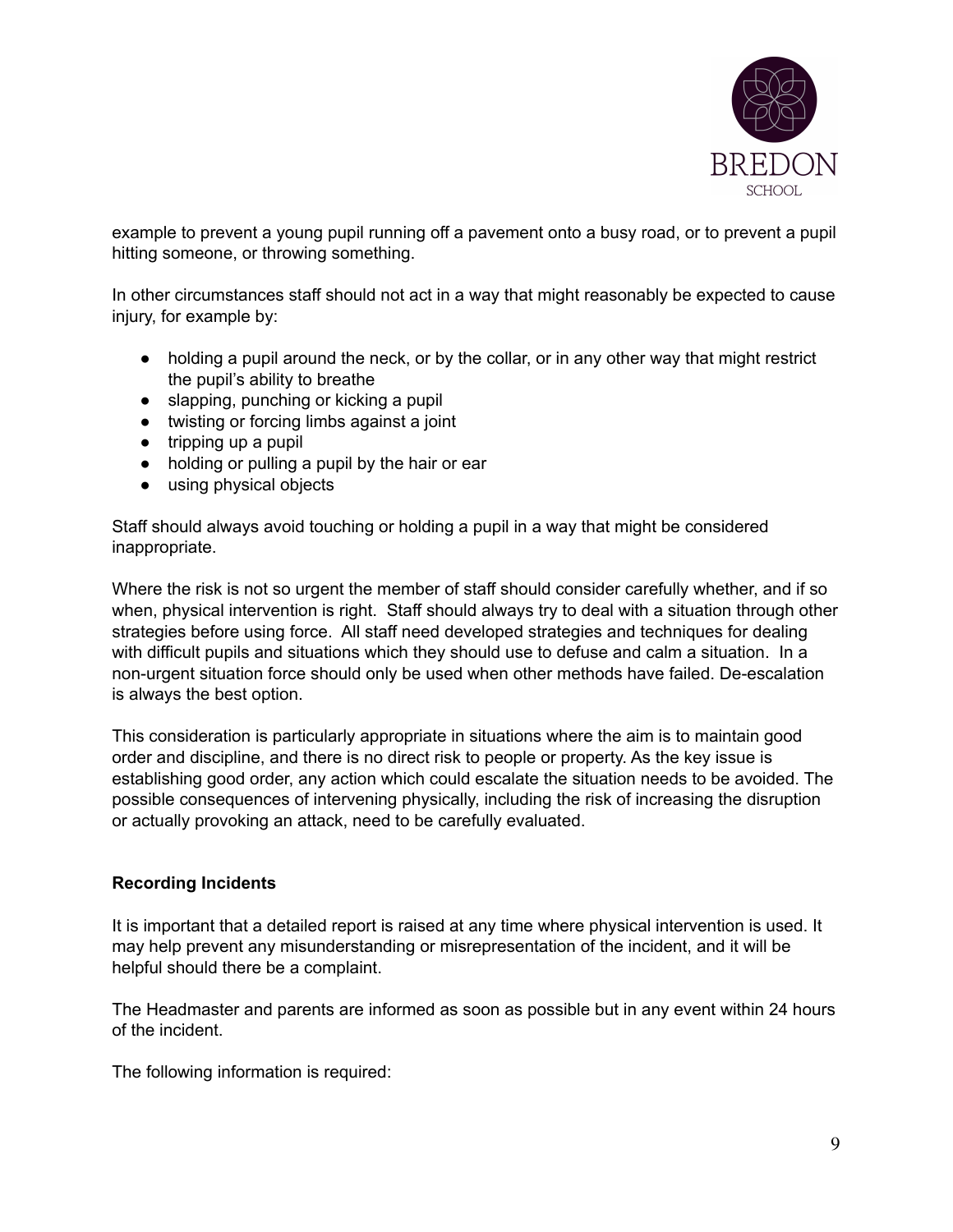

- the name of the child
- the name of the staff member(s) who used physical intervention
- the date, time and place of the incident
- the circumstances of the incident and the factors leading up to the incident
- the nature of physical intervention used
- the names of any witnesses
- any injuries that may have occurred during the incident
- any further action taken and parents' signatures.

Staff may find it helpful to seek advice from a senior colleague or a representative of their professional association when compiling a report. They should also keep a personal copy of the report.

### **Physical Contact with Pupils in Other Circumstances**

There are occasions when physical contact with a pupil is proper or necessary. Some physical contact may be necessary to demonstrate exercises or techniques during PE lessons, sports coaching, or technology, or if a member of staff has to give first aid. Young children and children with special educational needs may need staff to provide physical prompts or help. Touching may also be appropriate where a pupil is in distress and needs comforting. Teachers must use their own professional judgement when they feel a pupil needs this kind of support.

There may be some children for whom touching is particularly unwelcome. For example, some pupils may be particularly sensitive to physical contact because of their cultural background, or because they have been abused or they have sensory issues. It is important that all staff read files so that they are aware of such children. There must be a common approach where staff and pupils are of different sexes. Physical contact with pupils becomes increasingly open to question as pupils reach and go through adolescence, and staff should also bear in mind that even innocent and well-intentioned physical contact can sometimes be misconstrued. Actions or behaviour which is intentionally sexual may involve outside agencies such as social workers or the police.

As a school we actively discourage play fighting and physical behaviour between genders which could be construed as sexualised in nature and as such we have a general "no contact" rule between pupils. We expect all staff in any setting to model appropriate behaviours avoiding physical contact through vociferous behaviour for example.

#### **Illegal Substances**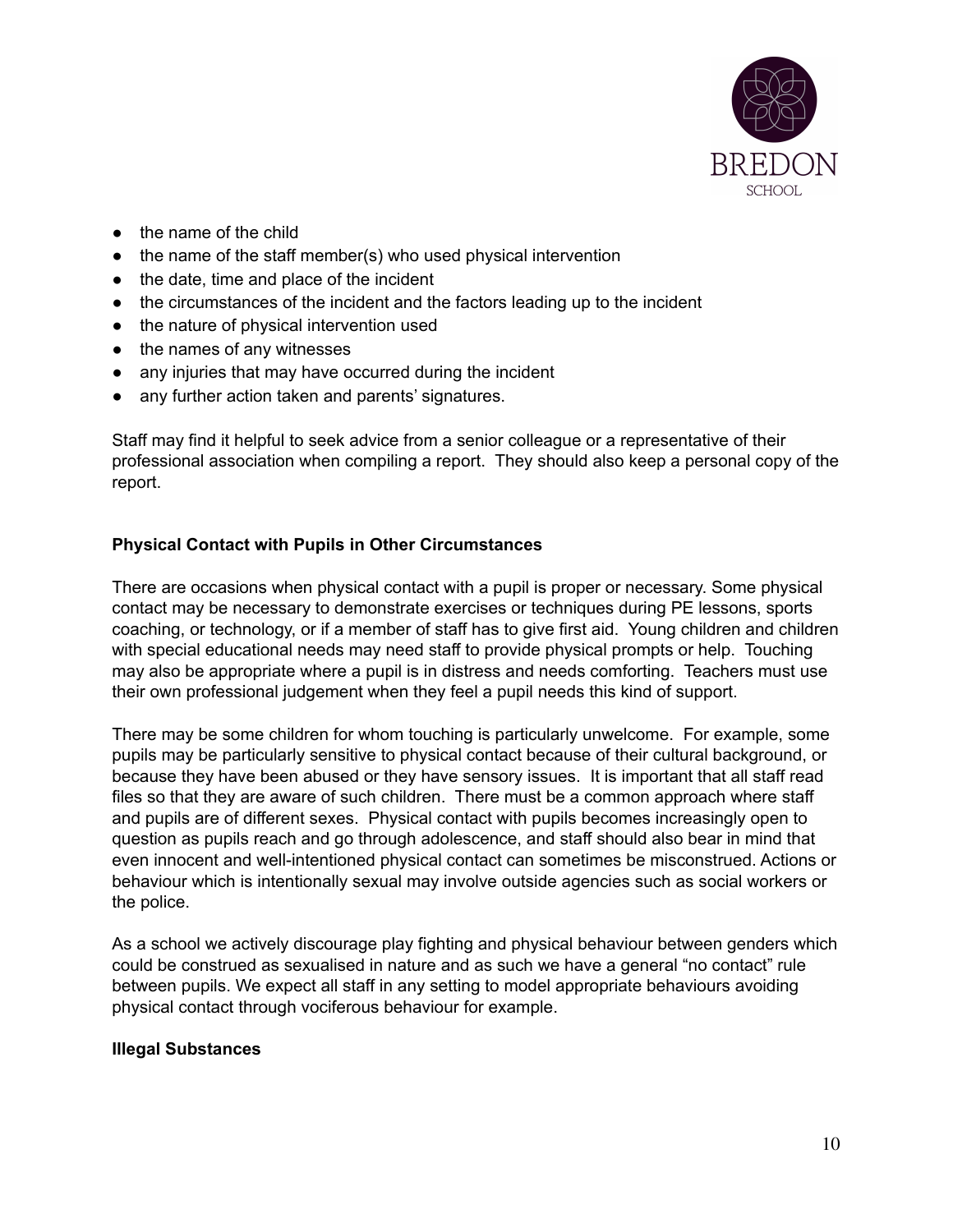

### **DRUGS**

The school's policy is to provide an overall health education programme that makes children aware of the dangers of illegal drugs and legal 'highs' and teaches them how to say 'NO'. The depth of discussion undertaken and information available differs between different age groups.

The illegal substance programme is developed appropriate for the different age groups, and delivered in a variety of ways. The programme currently includes the use of:-

- PSHE lessons, lectures and presentations
- academic subject lessons
- informal discussions with Tutors and other staff

The programme includes:-

- information that:
	- o "soft drugs" and legal 'highs' can lead to "hard drugs"
	- o illegal drug taking is often associated with dishonesty, stealing and violence, developing:-
		- an awareness of the physical dangers of illegal drugs
		- an awareness of the moral dangers of an illegal drug culture
		- a set of moral standards
		- a knowledge of the issues surrounding County Lines and Child Criminal **Exploitation**
		- strategies for enabling pupils to cope with peer pressure and enabling them to say 'NO'.

In conformation with DfE and ACPO drug advice for [schools](https://assets.publishing.service.gov.uk/government/uploads/system/uploads/attachment_data/file/270169/drug_advice_for_schools.pdf), Bredon School reserves the right to ask pupils who are reasonably suspected of possessing or using drugs to take a drugs test, at the reasonable and appropriate direction of the Headmaster or Deputy Head, through means of an approved test taken in the school's Health and Wellbeing Centre, for the presence of illegal drugs or "legal highs".

The school's request that a pupil take a drugs test is not itself punitive, but is an essential contributive means of enabling a safe and drug-free learning environment for the whole school community.

Parental permission will be sought prior to any test taking place, but if parental or pupil consent is not given, a pupil should expect to be temporarily suspended pending the conclusion of further investigations or until a relevant negative test result is completed successfully to the satisfaction of the school. Refusal of a pupil to take a test will generally be treated as a serious breach of school discipline.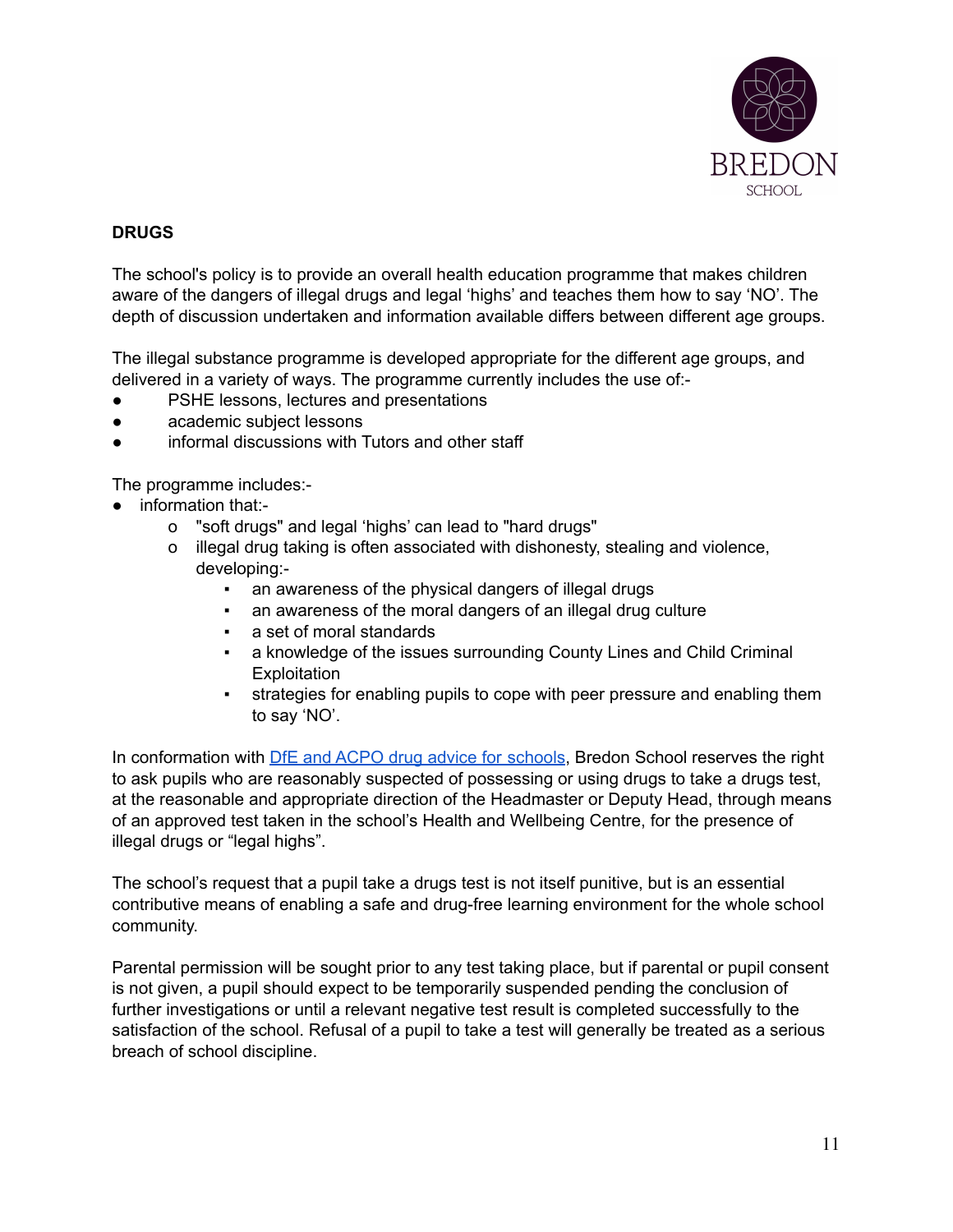

Any pupil who is found to have supplied, possessed or consumed an illegal drug or "legal high" while under the authority of the school should expect to be permanently excluded from school.

The use of drugs referred to here could be within school or out of school if out of school use affects conduct or progress at school or the good order or reputation of the school community.

As an alternative to exclusion, in cases which do not involve supply or encouragement to others to use drugs, the Headmaster at his sole discretion may permit the pupil to remain at school subject to a regime of testing at intervals during the following two years. Both parents and pupils to whom the regime is offered would be required to sign consent forms describing the way in which the regime would operate. A pupil testing positive to drugs while on this regime would expect to be permanently excluded.

Records of drug testing will not be used for purposes other than the monitoring of a pupil or as permitted or required by law. Records of drug testing will be destroyed one year after the pupil concerned leaves the School unless the information is reasonably required to be preserved beyond that standard retention period. Every effort will be made by the school to provide appropriate support to any pupil undertaking a drug test.

#### **SMOKING/VAPING**

Bredon School is a non-smoking site. It is forbidden for pupils to smoke or vape in school or in the grounds or on the way to and from the school. No smoking materials are to be brought into the school; any found will be confiscated and disposed of. Smoking is prohibited at any time on the school campus.

The school's policy is to offer an overall health education programme that makes children aware of the dangers of smoking and teaches them how to say no.

There has been wide publicity given to government statistics on the link between health issues and the high incidence of smoking amongst the young. The example of staff behaviour and a programme of education with the health education programme are perceived as important.

The programme differs for the different age groups and currently includes:-

- PSHE
- academic subject lessons
- informal discussions with Form Tutors and other staff
- educational programmes delivered by Medical Staff and GP

Whilst the precise details of an incident may influence the response, sanctions for smoking and vaping are applied as clearly stated on the Bredon School Ladder of Consequences.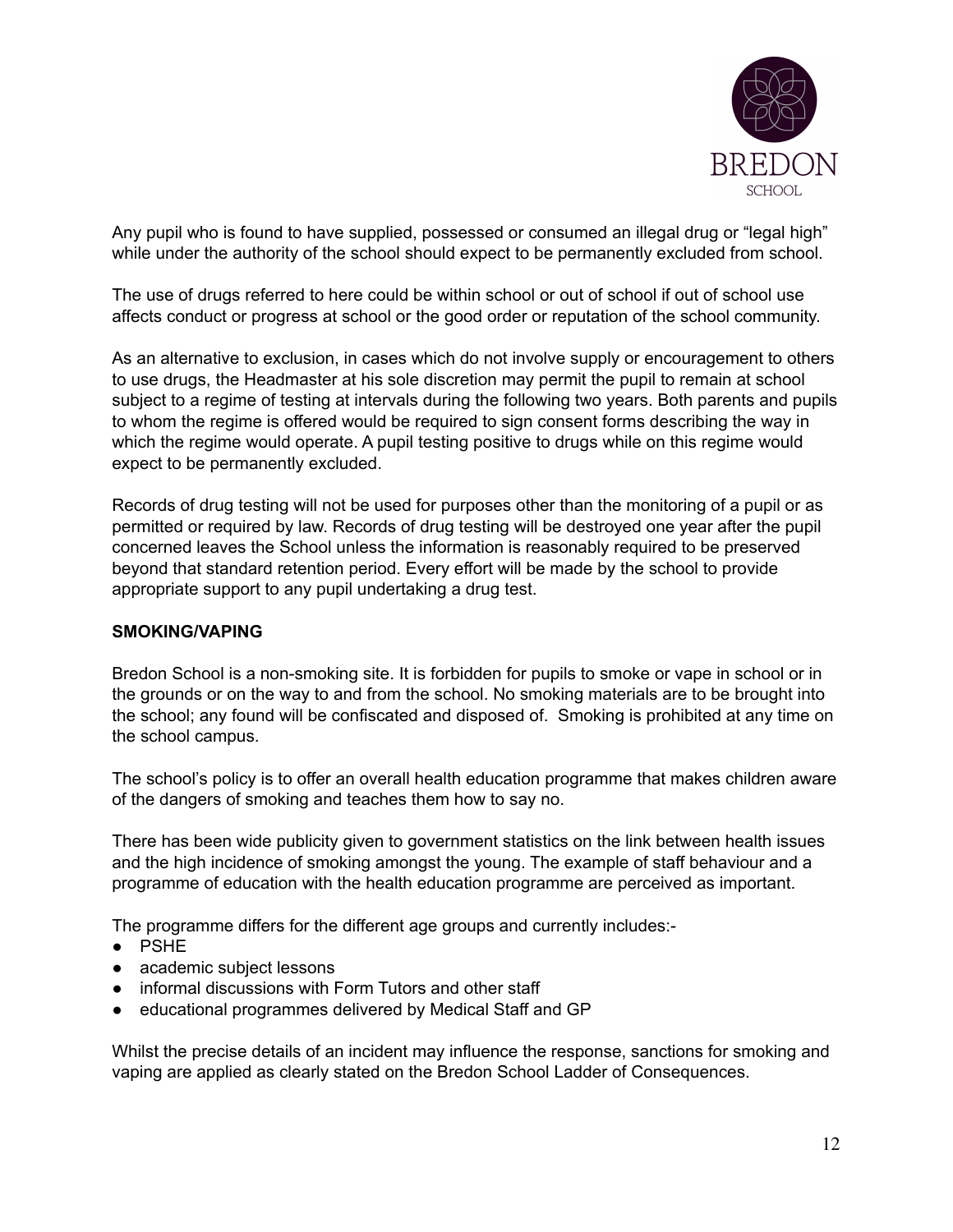

# **ALCOHOL**

Alcohol may not be brought into or consumed in school.

The only reasonable exception to this is when alcohol may be available and consumed in moderation by pupils who are over the age of 18, at appropriate school-sanctioned occasions, with the consent of parents and under the supervision of staff.

Any pupil who is found to be in possession of, supplied or consumed alcohol while under the authority of the school is liable to severe sanction.

Members of staff are advised not to place themselves in a position where it could be construed that they are condoning an illegal act. Nor should they open themselves to criticism if, as a consequence of drinking, the pupil(s) concerned injured themselves.

No member of staff should take a pupil into a public house or entertain a pupil in his/her own home without prior knowledge and agreement of the school management and the pupil's parents.

A member of staff who finds him/herself in a public house where members of the School under age were illegally consuming alcohol is obliged to take appropriate action. If the pupil(s) concerned are in the company of their parents then it is appropriate to assume the parents are taking responsibility.

This policy applies to sporting and other tours/expeditions from school. It should be made clear to the tour party that no member of staff is able to condone the illegal consumption of alcohol by pupils.

#### **Whole School Classroom Behaviour Management**

**Bredon School recognises that poor behaviour in the classroom is one of the biggest barriers to learning. The values of tolerance, respect and positivity are fundamental both in and out of the classroom.**

Five clear rules, together with sanctions are displayed in each classroom:-

- Rule 1 Arrive on time properly equipped
- Rule 2 Listen when the teacher is speaking
- Rule 3 Follow staff instructions first time
- Rule 4 Always work to the best of your ability
- Rule 5 Respect other people's feelings, belongings and equipment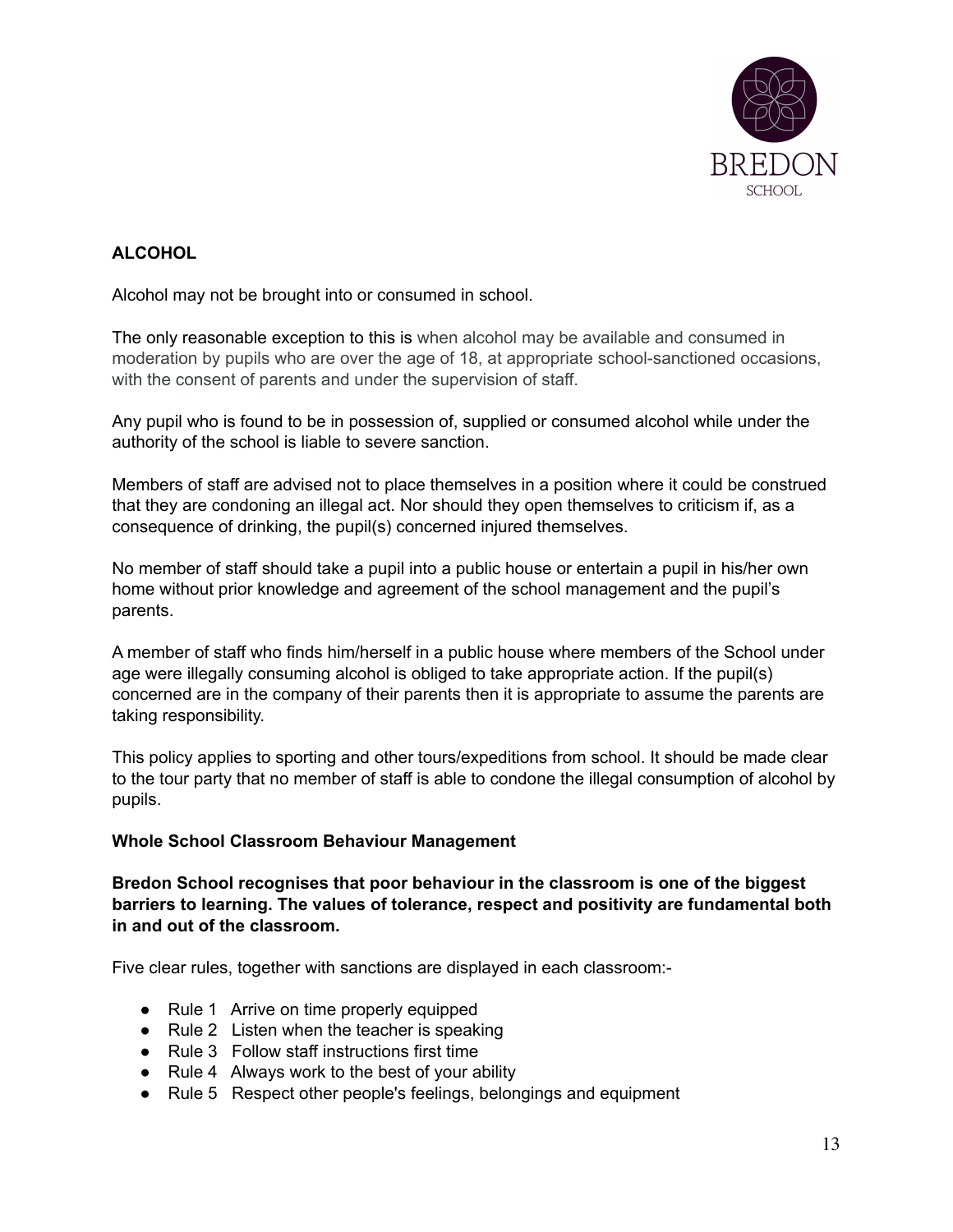

Should pupils choose not to comply with the above rules, sanctions are implemented as follows:-

- Consequence 1: A verbal warning
- Consequence 2: A verbal warning and subject detention (at the teacher's discretion, though ordinarily the loss of a morning break). Parents and guardians informed through a Schoolbase communication
- Consequence 3: Pupil to be issued a lunchtime detention (30 minutes in length). Parents and guardians informed through a Schoolbase communication, pupil's HsM also involved
- Consequence 4: Pupil issued with a full lunchtime detention, supervised by a member of SMT or HsM. Parents and guardians informed through a Schoolbase communication, pupil's HsM also involved

# **THE DECISION TO EXCLUDE**

#### **Introduction**

A decision to exclude a pupil is taken only:

- a) in response to a serious breach or repeated breaches of the School's behaviour policy; and/or
- b) if allowing the pupil to remain in the school would significantly harm the education or welfare of the pupil or others in the school.

Only the Headmaster or a member of staff acting in their absence as their deputy can exclude a pupil.

Pupils may be excluded

- for one or more fixed periods
- *sine die* pending some further investigation and/or decision
- or
- permanently.

A decision to exclude a pupil permanently is a serious one, and may characteristically be the final step in a process for dealing with disciplinary offences following a wide range of other strategies which have been tried without success.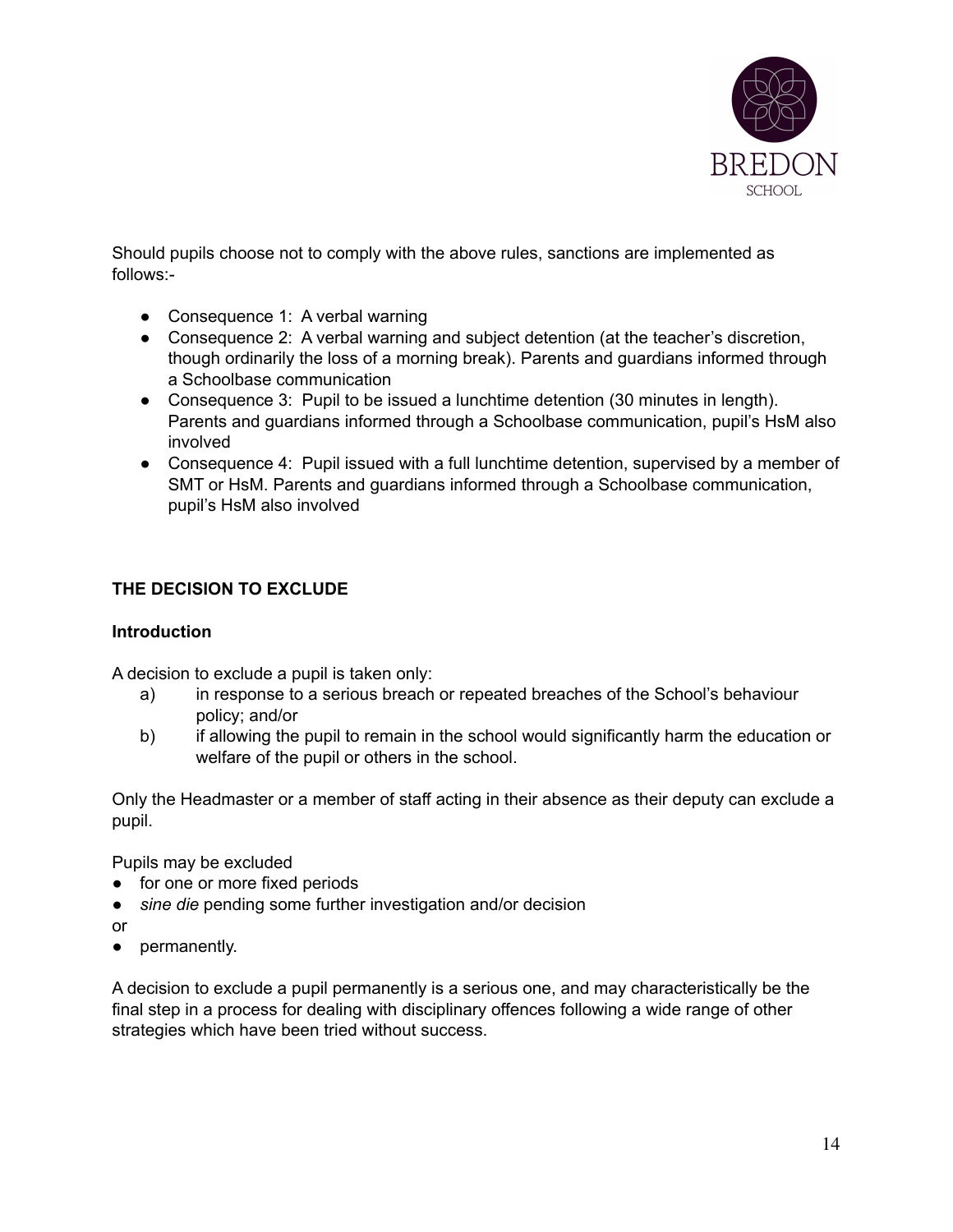

The school is obliged to consider whether to inform the police where a criminal offence appears to have potentially taken place. Where appropriate, the school also considers whether to inform other agencies, e.g., Social Care, etc.

Where a police investigation leading to possible criminal proceedings has been or may be initiated, the evidence available may be very limited. This does not itself preclude the Headmaster from making a judgement on whether to exclude the pupil.

#### **Length and character of fixed period exclusions**

The regulations allow the Headmaster to exclude a pupil permanently or for one or more fixed periods not exceeding 45 School days in any one School year. Individual exclusions are for the shortest time appropriate in the judgement of the Headmaster. After a 45 day exclusion, the school must either permanently exclude the pupil involved or readmit him/her.

In all cases of more than a day's exclusion, where practicable, work is set and marked. It is the parent's responsibility to ensure that work sent home is completed and returned to school. It is the pupil's responsibility to ensure that he/she takes home the textbooks and other materials necessary for work.

The Headmaster may, at his complete discretion, issue a "partial exclusion", for example by excluding a pupil from all regular aspects of school but allowing him/her to attend for public examinations under regulated circumstances, or by making "internal exclusion" arrangements.

#### **Behaviour outside School**

Pupils' behaviour outside school - on school business, school trips,(day or residential) school sports fixtures, or work experience placements, for example - are subject to the school's behaviour management policy. Inappropriate behaviour or illegal behaviour in these circumstances is dealt with as if it had taken place in school and the ladder of consequences followed.

Pupils using school transport as a means to travel to school must complete a behavioural contract form signed by both parents/guardians and pupils. The school considers time spent travelling on minibuses to be under the same set of behavioural expectations and sanctions as if a pupil was on the school site.

For inappropriate behaviour outside school, but not on school business, the Headmaster may exclude a pupil if there is a link between that behaviour and maintaining good behaviour and discipline among the pupil body as a whole. Pupils' behaviour in the immediate vicinity of the school or on a journey to or from school, or behaviour anywhere which is capable of bringing the school into disrepute, for example, can be grounds for exclusion.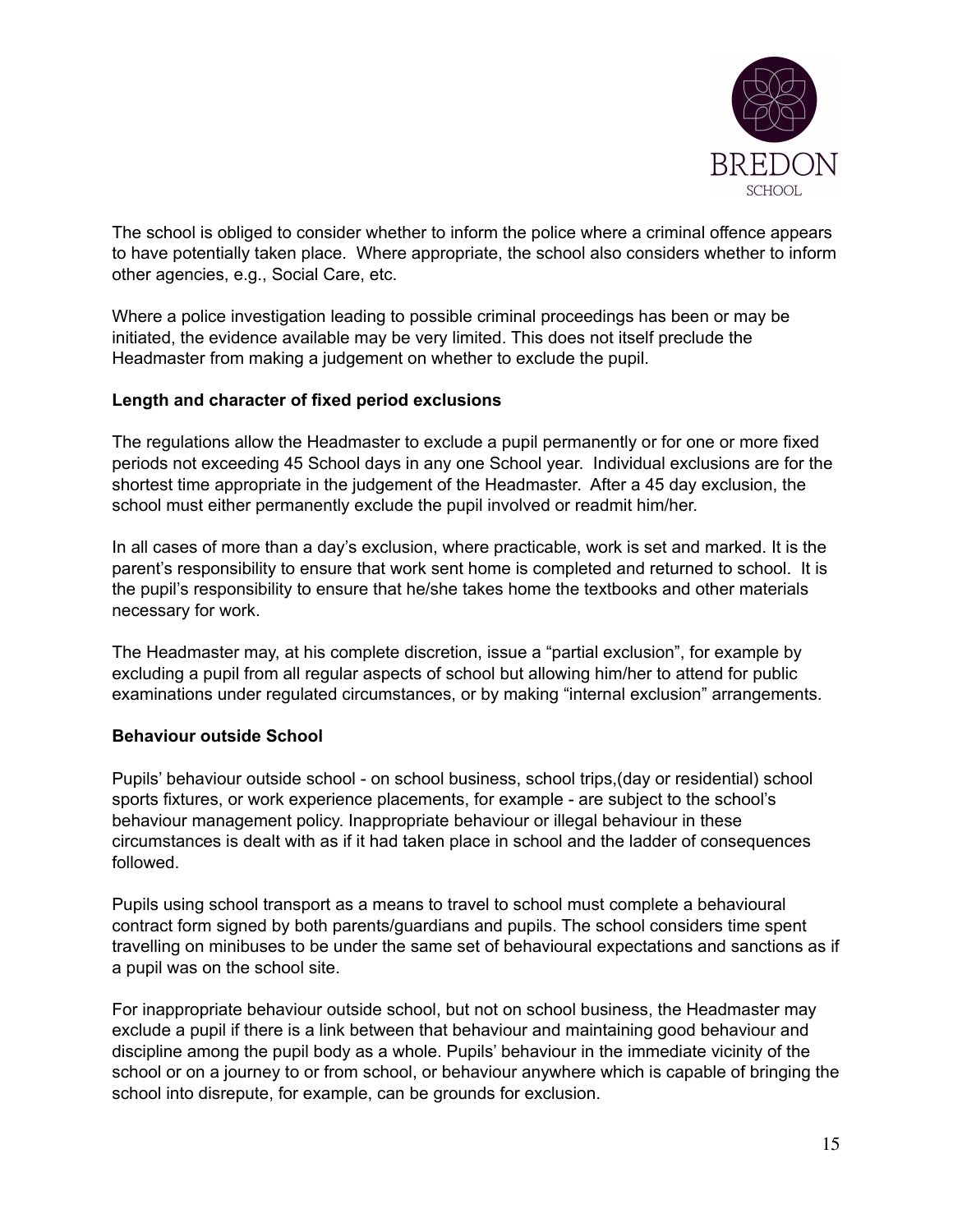

### **Disabled Pupils**

The School is mindful of its legal duty under the Equality Act 2010 as amended not to discriminate against disabled pupils by excluding them because of their disability. This applies to permanent and fixed term exclusions. The definition of disability under the Act covers pupils with physical, sensory, intellectual or mental impairments. Discrimination means treating disabled pupils less favourably than other pupils without justification. It also means failing to take reasonable steps to ensure that disabled pupils are not placed at a substantial disadvantage compared to their non-disabled peers. What constitutes a reasonable step will depend on the circumstances of each case.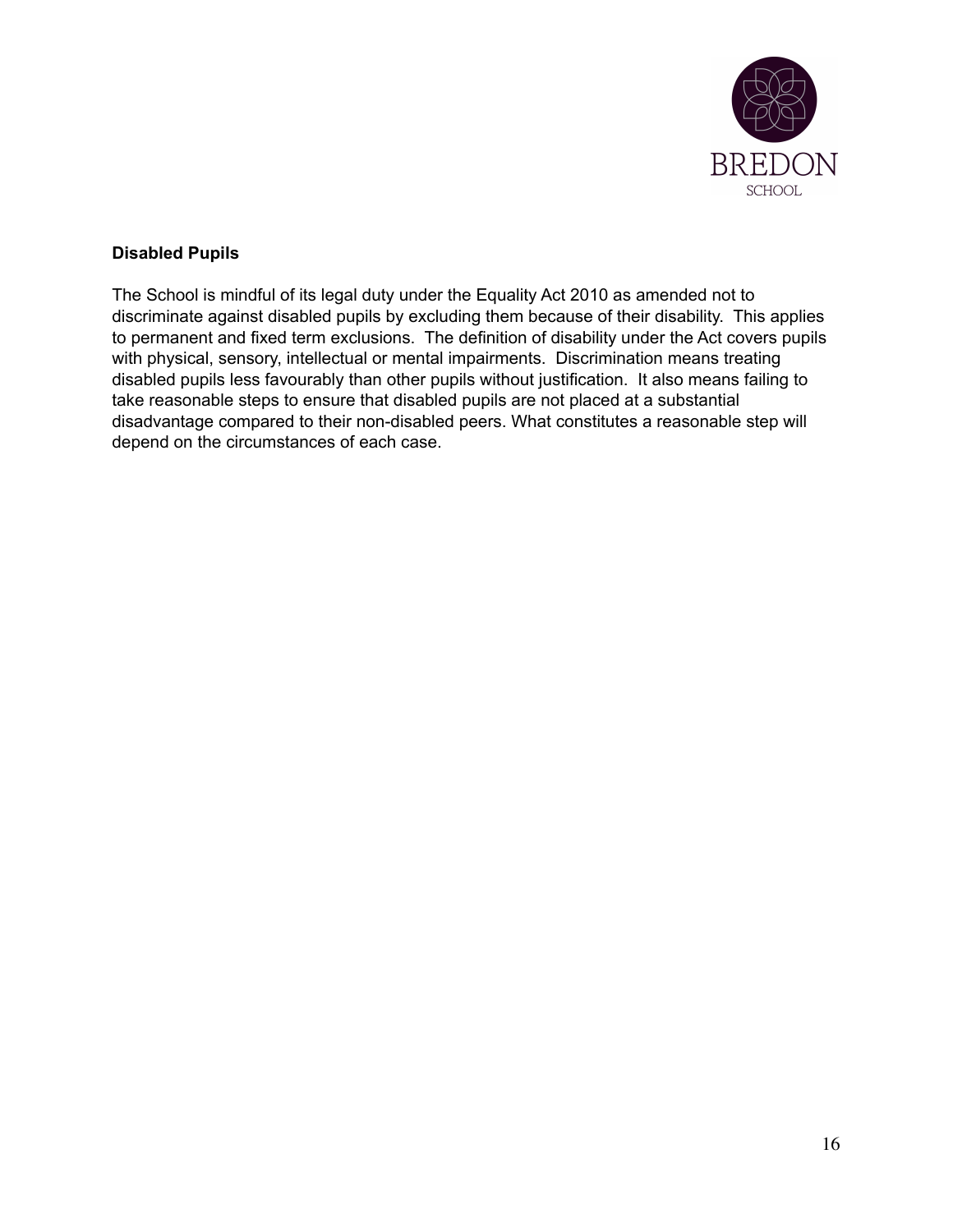

### **Appendix A**

### **Bredon School Rules**

The life and wellbeing of Bredon School is dependent upon the principles of honesty, fair-mindedness, mutual goodwill and consideration for others. Unwillingness to accept these principles is to break the school rules. All pupils who join Bredon School should expect a safe, well-ordered and civilised environment for all members of our school community.

Compliance with the School rules as written here is a condition of membership of the School and the Headmaster or their Deputies interpretation of these rules is final. The rules apply at all times when pupils are:

- at School during both the academic day and during boarding hours
- travelling to and from School in school transport
- taking part in or supporting any activity organised by or sponsored by the School whether in or out of term-time

# **School Rules**

Any infringement of these rules will be punished in line with the School sanctions as detailed in the Behaviour Management Policy (found on the school website or upon request). This includes permanent exclusion for serious offences.

- Pupils should always treat all members of the School community, visitors and members of the public with courtesy and respect
- Contact with the media in the name of Bredon School is forbidden without the approval of the **School**
- Any action which might bring the School's name into disrepute, verbally, in print or online is not acceptable
- All pupils must attend School and all timetabled activities punctually and regularly.
- Except in the event of sudden illness, no pupil may be absent from School without permission previously obtained directly from the Headmaster
- Pupils are expected to be committed both to their academic work and to the extracurricular activities of the School
- All pupils should wear their school uniform according to the uniform dress code attached as an appendix to this document and published on the school website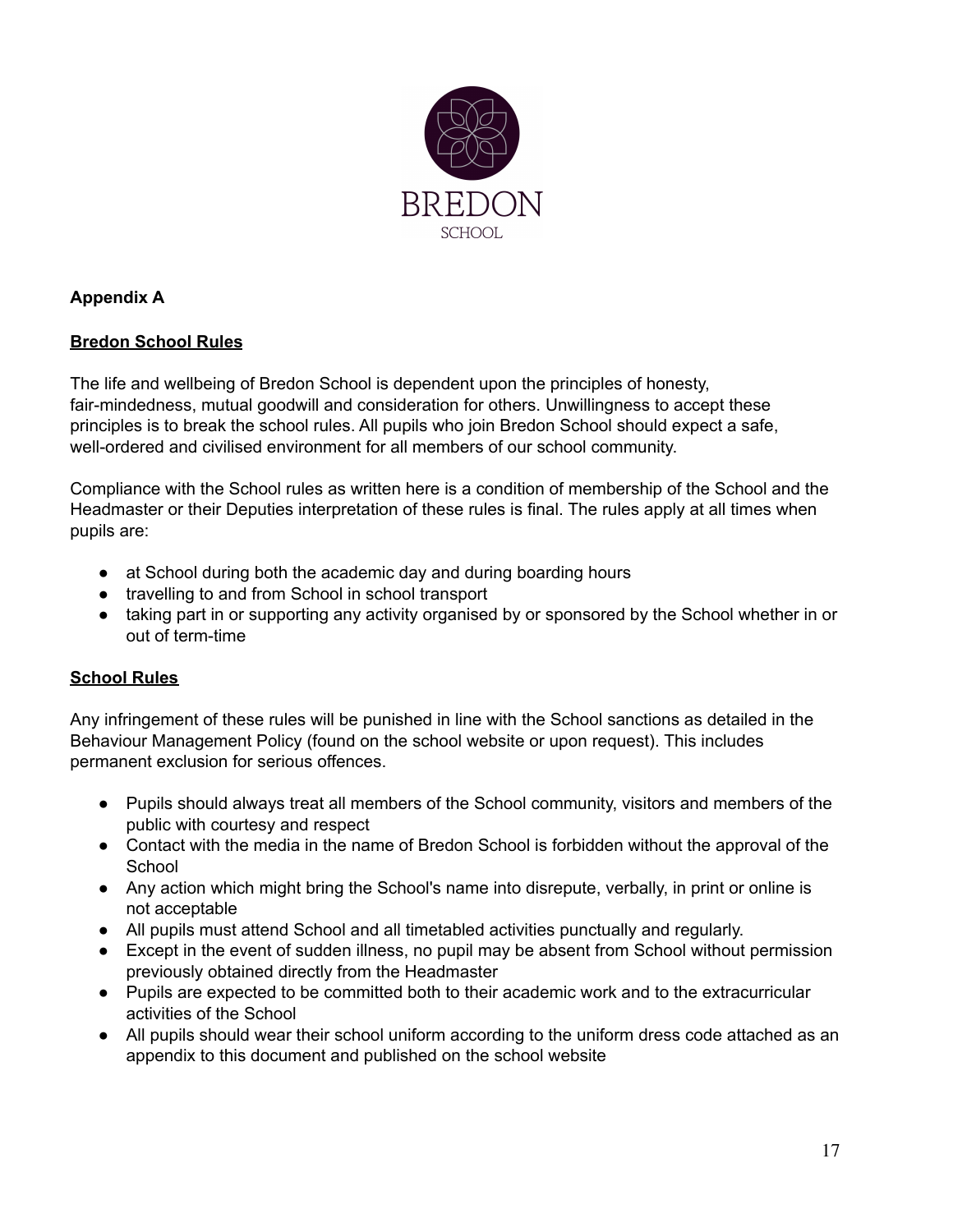

- Pupils are expected to respect others personal space and avoid any unwanted physical contact. Play fighting and behaviour which could be considered sexualised in nature is forbidden
- Public displays of affection are not permitted
- All pupils should take pride in the appearance of the school. Litter should be put into the waste bins provided
- Pupils are forbidden to order items for delivery unless permission is given by a member of staff. Boarding pupils may be asked to open parcels in the presence of the Director of Boarding
- Chewing gum or spitting is not permitted anywhere on the School site
- Any damage to property whether belonging to the school, another pupil, staff member, or visitor to the school must be paid for by the pupil concerned and should be reported to a member of staff immediately
- All pupils must adhere to the School ICT Acceptable Use Policy which is widely available
- Gambling, buying and selling on site is not allowed
- Pupils are forbidden to possess or use tobacco, illegal drugs, legal highs, e-cigarettes/vapes or alcohol. (Alcohol may be consumed in moderation by pupils who are over the age of 18, at appropriate occasions, under the supervision of staff.) If this occurs on a School trip parents will be contacted and asked to collect their son/daughter at their own expense
- Bullying in any form, including cyber bullying is forbidden (see Anti-bullying Policy).
- Pupils in the Sixth Form may bring cars to the School only with the written permission of the Headmaster and Head of Sixth Form and with the correct paperwork completed. Permission can be revoked at any time at the Headmaster's discretion if pupils' use of their vehicles is without due care and attention.

### **Personal Property**

All garments and articles of personal property including clothing must be clearly labelled with the owner's name. Pupils should use the lockers and systems supplied by the school to ensure that personal property is kept safe. The school can only accept liability when it can be shown that the school behaved in a negligent manner.

### **Rules which refer to the School Bounds**

Bredon School pupils are expected to know and adhere to winter and summer bounds as briefed to the pupils. The site is bounded by a river and there is a motorway nearby. These hazards are clearly out of bounds as are the farm and other designated areas on site unless accompanied by school staff. No pupil is allowed to leave the school site without seeking the appropriate permission. Other out of bounds areas include the roof of any building, the woods and formal gardens around Pull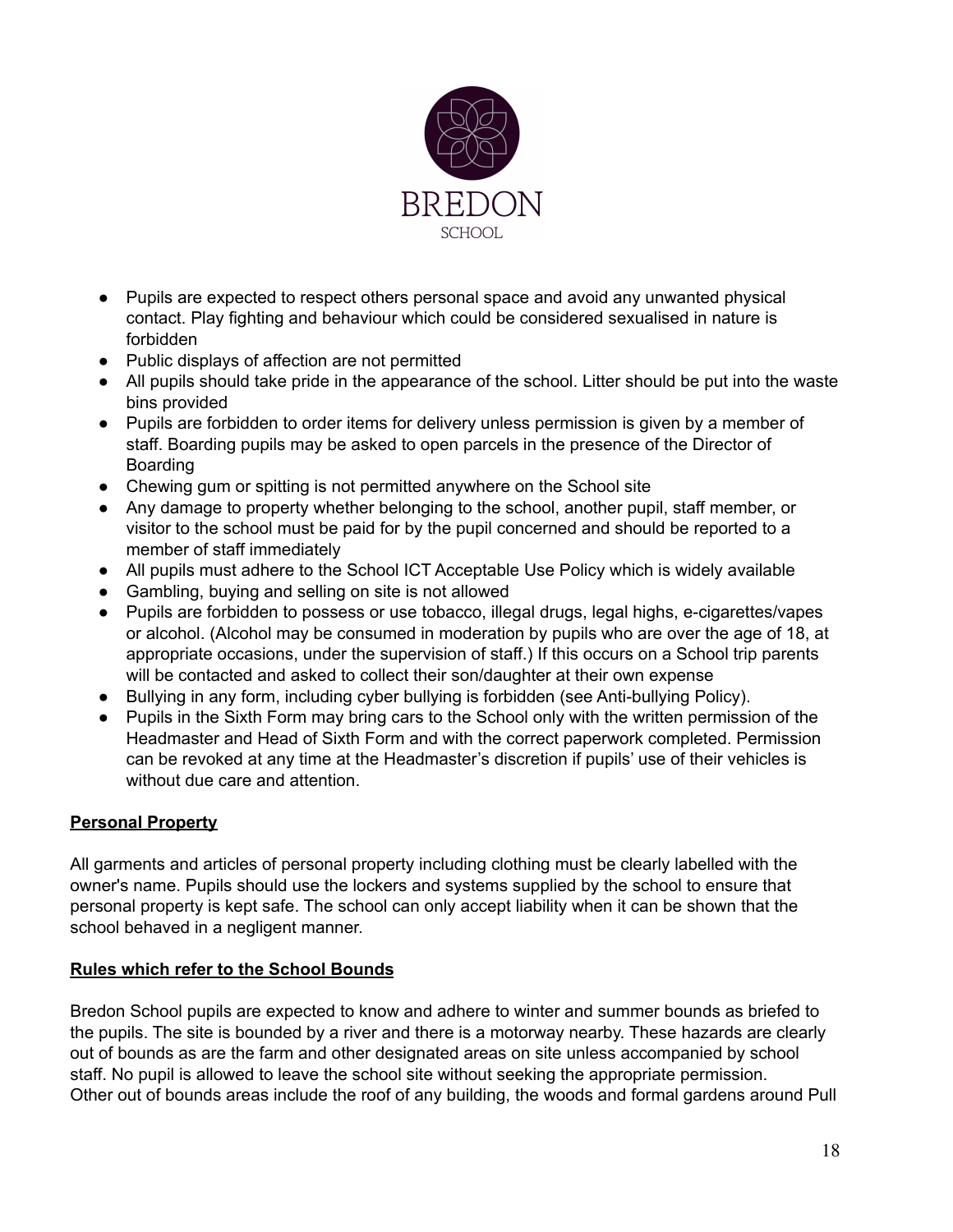

Court.

Boarding accommodation is single gender and boarders are not allowed in the opposite sex's accommodation unless formally invited by boarding staff for an activity or event.

### **Consequences**

The ladder of consequences details the likely sanction applied to those pupils who break the rules. These are part of the Behaviour Policy. Where appropriate these sanctions will range from detention and community work through to fixed term and permanent exclusions.

As every incident is unique and there are often many factors at play, the Headmaster will have the ultimate decision in how sanctions are applied.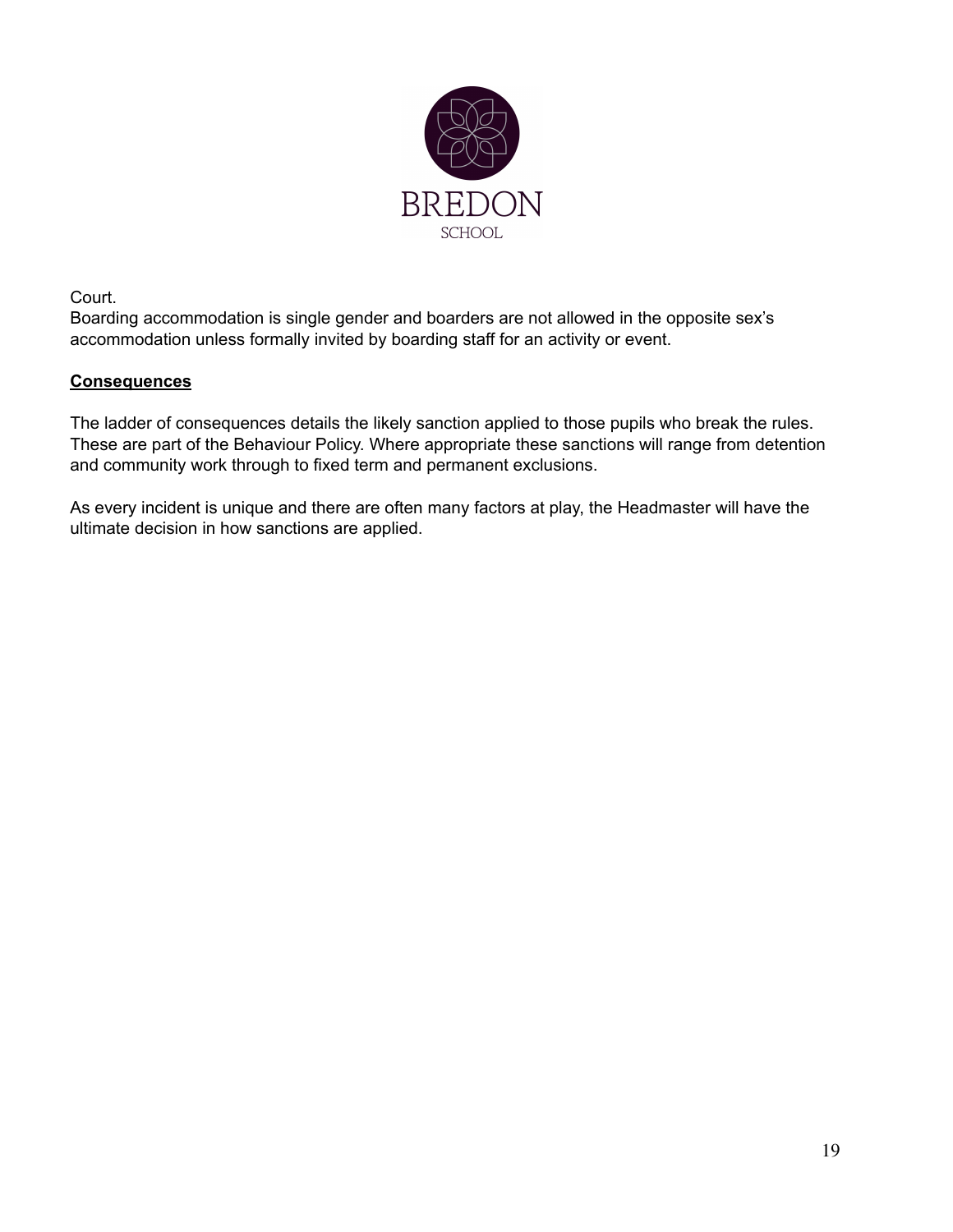

# **Appendix B Ladder of Consequences**

### **Ladder of Consequences 2021/22**

This is not an exclusive or exhaustive list, it is meant as a guide. The Senior Leadership Team reserves the right to make a judgement at their discretion which ensures that any sanction is proportionate, timely and relevant to the misdemeanour. Pupils can enter the ladder at any point depending on severity of conduct. For detail on any specific area mentioned below refer to the school's *Behaviour Management Policy.*

| C <sub>1</sub> | Verbal warning - pupil may be<br>detained for reprimand and<br>warning<br>Staff will oversee classroom<br>behaviour including changes in<br>seating plans                                        | Any of the following for the first time:<br>Dropping litter<br>Talking over a classmate who is contributing in a lesson<br><b>Unexcused lateness</b><br>Running in school buildings<br>Irrelevant or inappropriate comments to other students<br>Poor or careless work in class<br>Not bringing relevant equipment to lessons or tutor time<br>Minor uniform infringement                                                                                                           |
|----------------|--------------------------------------------------------------------------------------------------------------------------------------------------------------------------------------------------|-------------------------------------------------------------------------------------------------------------------------------------------------------------------------------------------------------------------------------------------------------------------------------------------------------------------------------------------------------------------------------------------------------------------------------------------------------------------------------------|
| C <sub>2</sub> | Careless mark to be logged in<br>Schoolbase<br>Subject detention - duration<br>decided by teacher<br>If pupil gains further careless<br>marks in the same subject area -<br><b>HOD</b> detention | <b>Repeated C1 infringement, plus:</b><br>Unexcused incompletion of homework<br>Chewing gum<br>Disruptive behaviour in class or other school premises<br>Minor damage to another pupil's property, including graffiti<br>Misuse of school equipment, including ICT<br>$\bullet$<br><b>Dishonesty</b><br>Talking over a teacher in class<br>Engaging in unkind or malicious gossip<br>$\bullet$<br>Ignoring COVID-related hygiene instruction from a<br>$\bullet$<br>member of staff |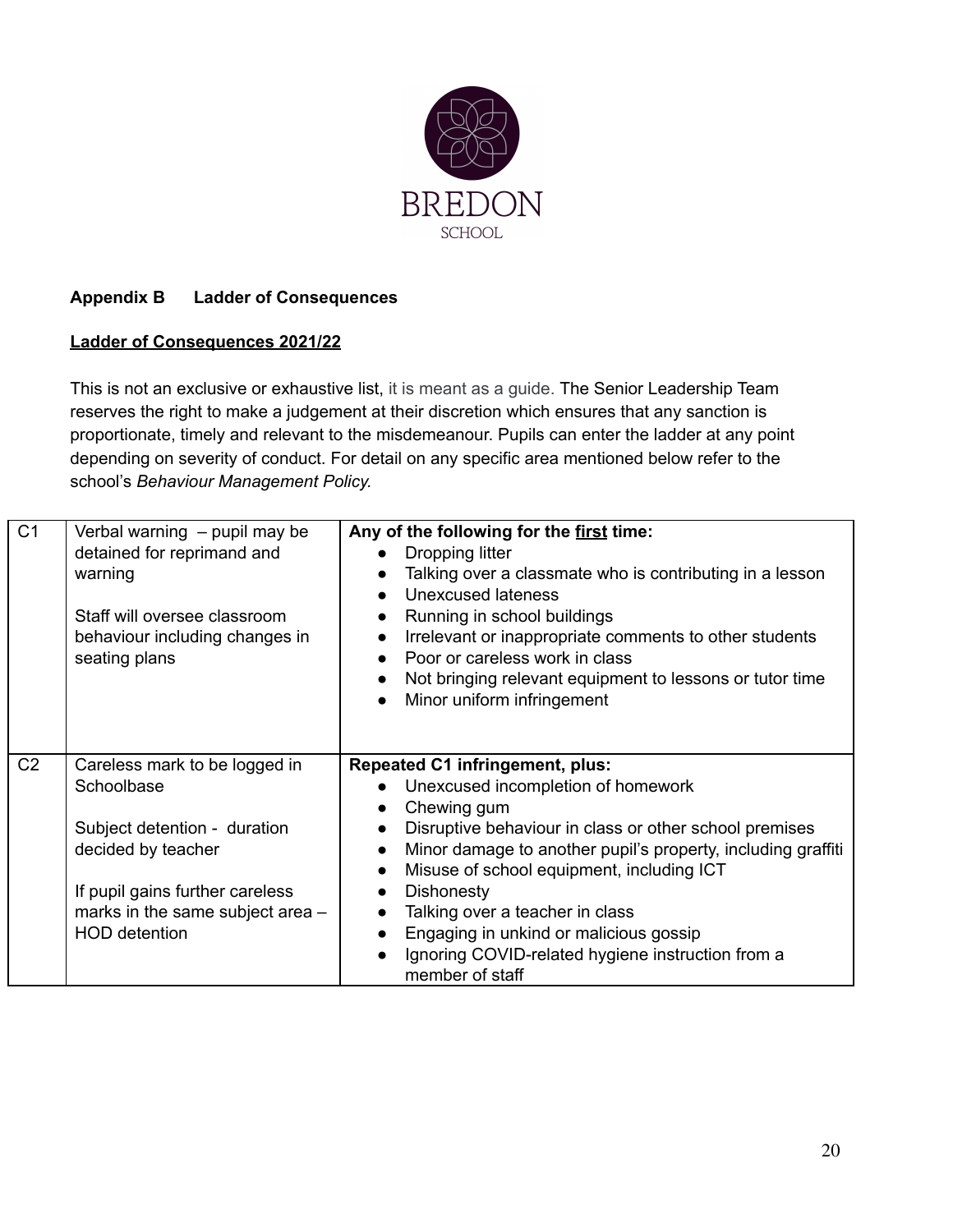

| C <sub>3</sub> | HsM detention (lunchtime, 30       | Repeated C1-C2 infringement, plus:                                    |
|----------------|------------------------------------|-----------------------------------------------------------------------|
|                | minutes)                           | Causing damage to school or another pupil's property<br>$\bullet$     |
|                |                                    | Accessing school Astro without a member of staff present<br>$\bullet$ |
|                |                                    | Refusal to follow instructions after C1 and C2 issued                 |
|                | Payment for damage caused          | Persistent disruption in class<br>$\bullet$                           |
|                |                                    | Disobedience (But an open refusal to respond to "Are you<br>$\bullet$ |
|                | Contact home                       | refusing?" will be referred to SMT)                                   |
|                |                                    | X3 C2 marks<br>$\bullet$                                              |
|                | Confiscation until parents collect | Poor behaviour in detention<br>$\bullet$                              |
|                |                                    | Truancy<br>$\bullet$                                                  |
|                | Report card (at discretion of      | Abuse of personal, others' or school IT, use of proxy<br>$\bullet$    |
|                | HsM)                               | server including VPNs to bypass school firewall                       |
|                |                                    | safeguards                                                            |
|                |                                    | Bullying behaviour which causes distress or alarm to                  |
|                |                                    | others                                                                |
|                |                                    | Any inappropriate COVID-related behaviour, including<br>$\bullet$     |
|                |                                    | deliberate breach of "no contact" rule or coughing on, or             |
|                |                                    | the threat to cough on another pupil. Holding hands and               |
|                |                                    | kissing are similarly not permitted.                                  |
| C <sub>4</sub> | <b>SMT School Detention (whole</b> | Repeated C1-C3 infringement, plus:                                    |
|                | lunchtime)                         | Not attending, or poor conduct within, a C3 detention<br>$\bullet$    |
|                |                                    | Multiple of three careless marks<br>$\bullet$                         |
|                | Contact home, possible parent      | Disrespectful conduct, including swearing, towards any<br>$\bullet$   |
|                | meeting                            | member of staff                                                       |
|                |                                    | Persistent disruption in class/unsafe conduct<br>$\bullet$            |
|                | Report card                        | Targets not met whilst on report<br>$\bullet$                         |
|                |                                    |                                                                       |
|                | Behavioural contract to be         |                                                                       |
|                | considered                         |                                                                       |
|                |                                    |                                                                       |
|                |                                    |                                                                       |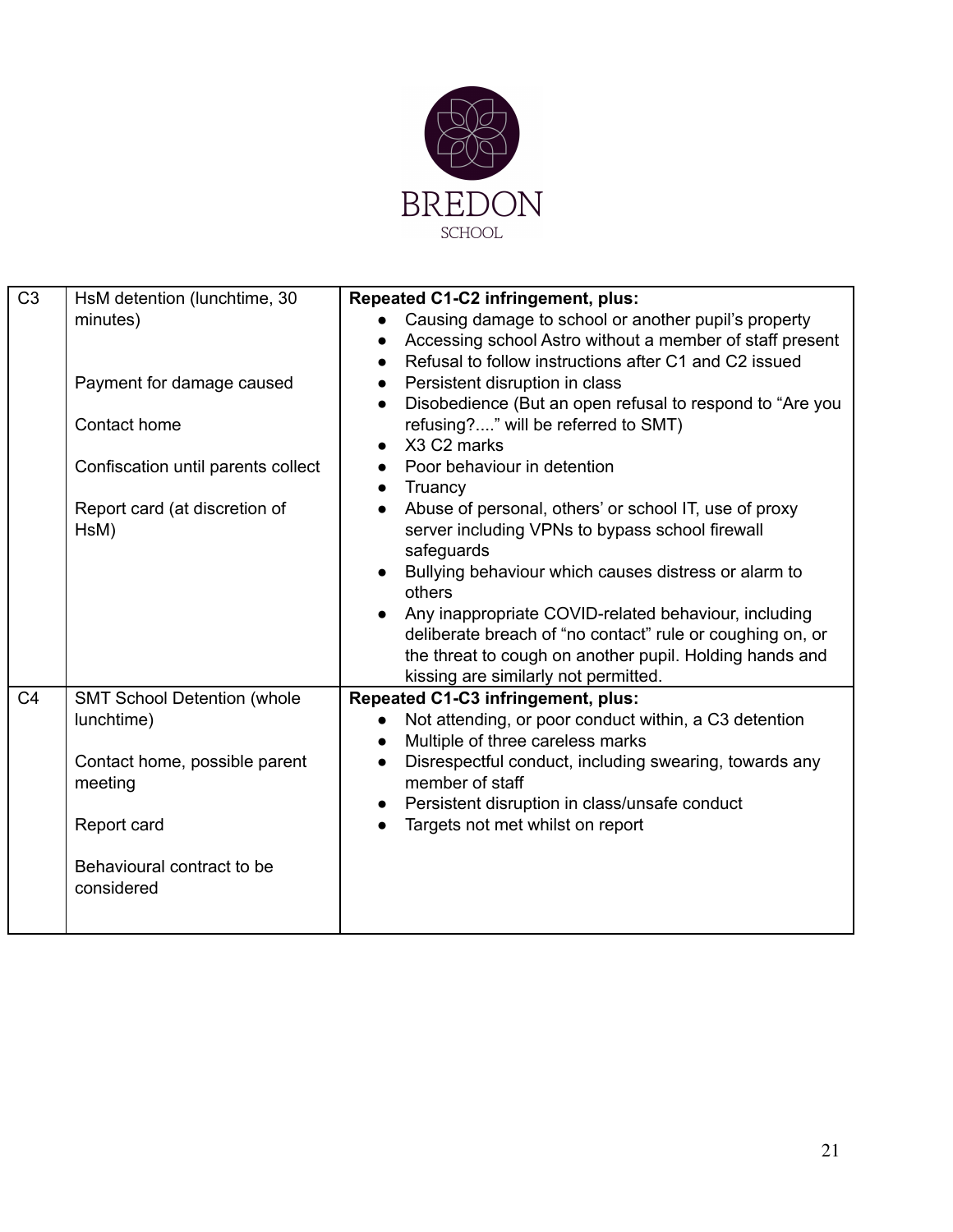

| C <sub>5</sub> | Internal suspension<br>Contact home, possible parent<br>meeting<br>Pupil's access to school IT<br>system to be reviewed | Repeated C1-C4 infringement, plus:<br>Failure to attend an SMT detention<br>Persistent bullying behaviour - after a C3 warning<br>Fighting<br>$\bullet$<br>Failure to comply with targets on behaviour contract<br>$\bullet$<br>Threatening or intimidating behaviour<br>$\bullet$<br>Misuse of another pupil's IT password, leading to loss of<br>$\bullet$<br>work or other interference<br>Vandalism<br>$\bullet$<br>Persistent behaviour, including gossip, which causes<br>$\bullet$<br>distress or alarm to others.                                                                                                                                                                                                                                                                                                                                                                                                                                                                                                                                                                   |
|----------------|-------------------------------------------------------------------------------------------------------------------------|---------------------------------------------------------------------------------------------------------------------------------------------------------------------------------------------------------------------------------------------------------------------------------------------------------------------------------------------------------------------------------------------------------------------------------------------------------------------------------------------------------------------------------------------------------------------------------------------------------------------------------------------------------------------------------------------------------------------------------------------------------------------------------------------------------------------------------------------------------------------------------------------------------------------------------------------------------------------------------------------------------------------------------------------------------------------------------------------|
| C <sub>6</sub> | Fixed term exclusion of 1-45<br>days (HM discretion)<br>Parental meeting, before return<br>to school                    | Repeated C1-C5 infringement, plus:<br>Poor behaviour during an internal suspension from<br>$\bullet$<br>lessons<br>Racist comments towards another student or member of<br>staff, including use of race in COVID-related comments<br>Involvement in significant incident of bullying, including<br>$\bullet$<br>relating to religion, disability, sexuality or sexual<br>orientation<br>Offensive and/or lewd behaviour<br>Serious abuse of IT, own or others, causing harm or<br>$\bullet$<br>distress<br>Possession or sharing of inappropriate or offensive<br>material in whatever form, including nudes or semi-nudes<br>Inappropriate sexual behaviour, including sexual<br>$\bullet$<br>intercourse on school site or during off site school activity<br>Theft<br>$\bullet$<br>Being in school in possession of or under the influence of<br>alcohol (1st offence)<br>Possession of, or smoking/vaping on school site or during<br>off site activity (1st offence)<br>Violence towards another member of the school<br>community<br>Action that endangers student, staff or visitors |
| C7             | Permanent exclusion                                                                                                     | Repeated C1-C6 infringement, plus:                                                                                                                                                                                                                                                                                                                                                                                                                                                                                                                                                                                                                                                                                                                                                                                                                                                                                                                                                                                                                                                          |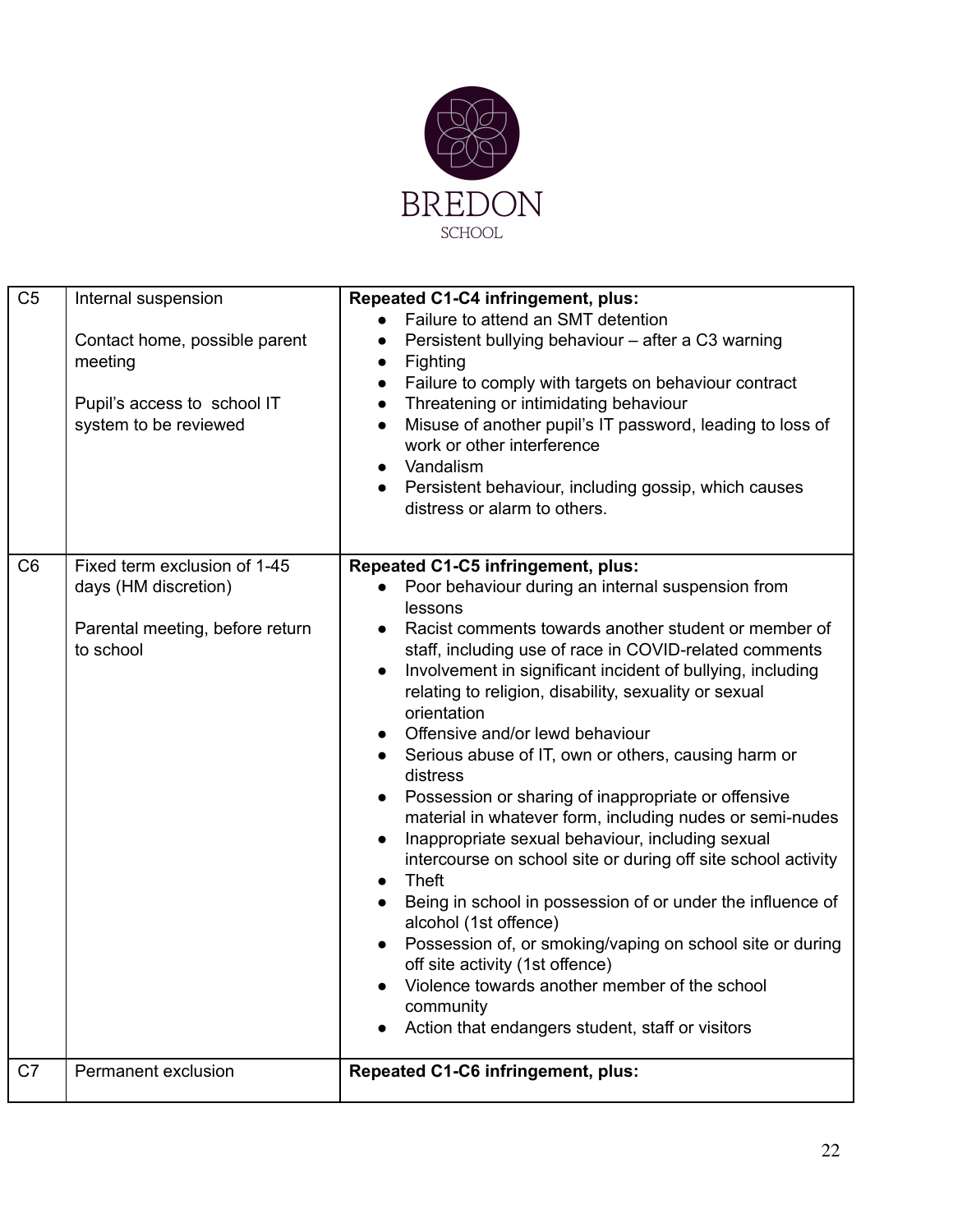

| SLT request possible<br>intervention, including drug<br>testing, administered by<br>nurse/HWC | Any repeated incidents of conduct mentioned specifically<br>$\bullet$<br>in C <sub>6</sub><br>Criminal behaviour<br>$\bullet$<br>Bringing an offensive weapon into school and/ or<br>possessing it<br>Possession, supply or use (being under the influence) of<br>$\bullet$<br>illegal drug or legal high on school site or during off site<br>school activity<br>Arson<br>2nd offence of being in school in possession of or under<br>the influence of alcohol<br>• 2nd offence of possession of, or smoking/vaping on<br>school site or during off site school activity<br>2nd offence of cyber infringement that compromises<br>$\bullet$<br>school system, and or, reputation<br>Absconding from the school site |
|-----------------------------------------------------------------------------------------------|----------------------------------------------------------------------------------------------------------------------------------------------------------------------------------------------------------------------------------------------------------------------------------------------------------------------------------------------------------------------------------------------------------------------------------------------------------------------------------------------------------------------------------------------------------------------------------------------------------------------------------------------------------------------------------------------------------------------|
|-----------------------------------------------------------------------------------------------|----------------------------------------------------------------------------------------------------------------------------------------------------------------------------------------------------------------------------------------------------------------------------------------------------------------------------------------------------------------------------------------------------------------------------------------------------------------------------------------------------------------------------------------------------------------------------------------------------------------------------------------------------------------------------------------------------------------------|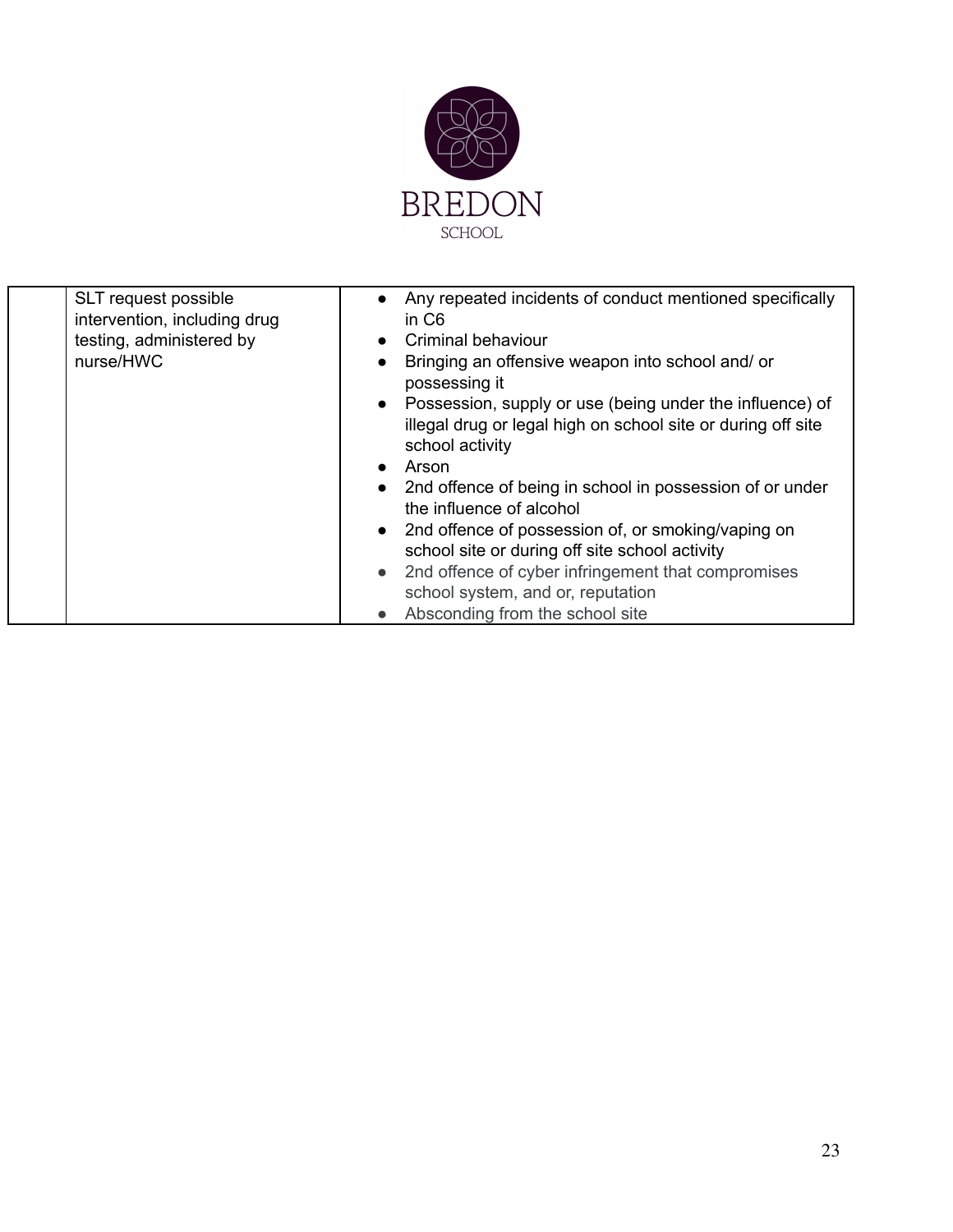

### **Appendix C**

# **SERIOUS BEHAVIOUR INCIDENT PROCEDURE**

The serious incident occurs and is reported to HsM/Deputy Head Pastoral.

HsM/Deputy Head Pastoral investigates, collecting evidence and taking signed statements from those involved and witnesses; those involved (and witnesses) may be kept incommunicado during this investigation.

**↓**

**↓**

**↓**

**↓**

**↓**

**↓**

**↓**

**↓**

Deputy Head Pastoral takes decision or presents a report including statements, etc., to Headmaster.

Headmaster may require further/fuller investigation before accepting the report.

Sanction applied as appropriate by Deputy Head Pastoral. Headmaster is made aware

If appropriate, the alleged perpetrator is excluded *until facts are established*; the parents are notified that the perpetrator's place in the school is under review and are asked to come in with the perpetrator to consider the situation. No disciplinary decision made at this stage

Parents and perpetrator have a meeting with the Headmaster who listens carefully. *Headmaster may adjourn this meeting and seek further investigation or consultation (e.g., with LEA) if necessary; if so, the parental meeting is reconvened.*

The parents are informed of possible outcomes (exoneration and return to school; responsibility = return to school under certain conditions with right of appeal; responsibility = permanent exclusion with right of appeal).

No disciplinary decision is made at this stage.

Headmaster consults Deputy Head, takes any further advice and reflects. Headmaster takes decision and formally informs parents. This decision is the Headmaster's (which still remains contingent upon possible appeal).

If the parents appeal, the appeal process is followed as stated within the school complaints policy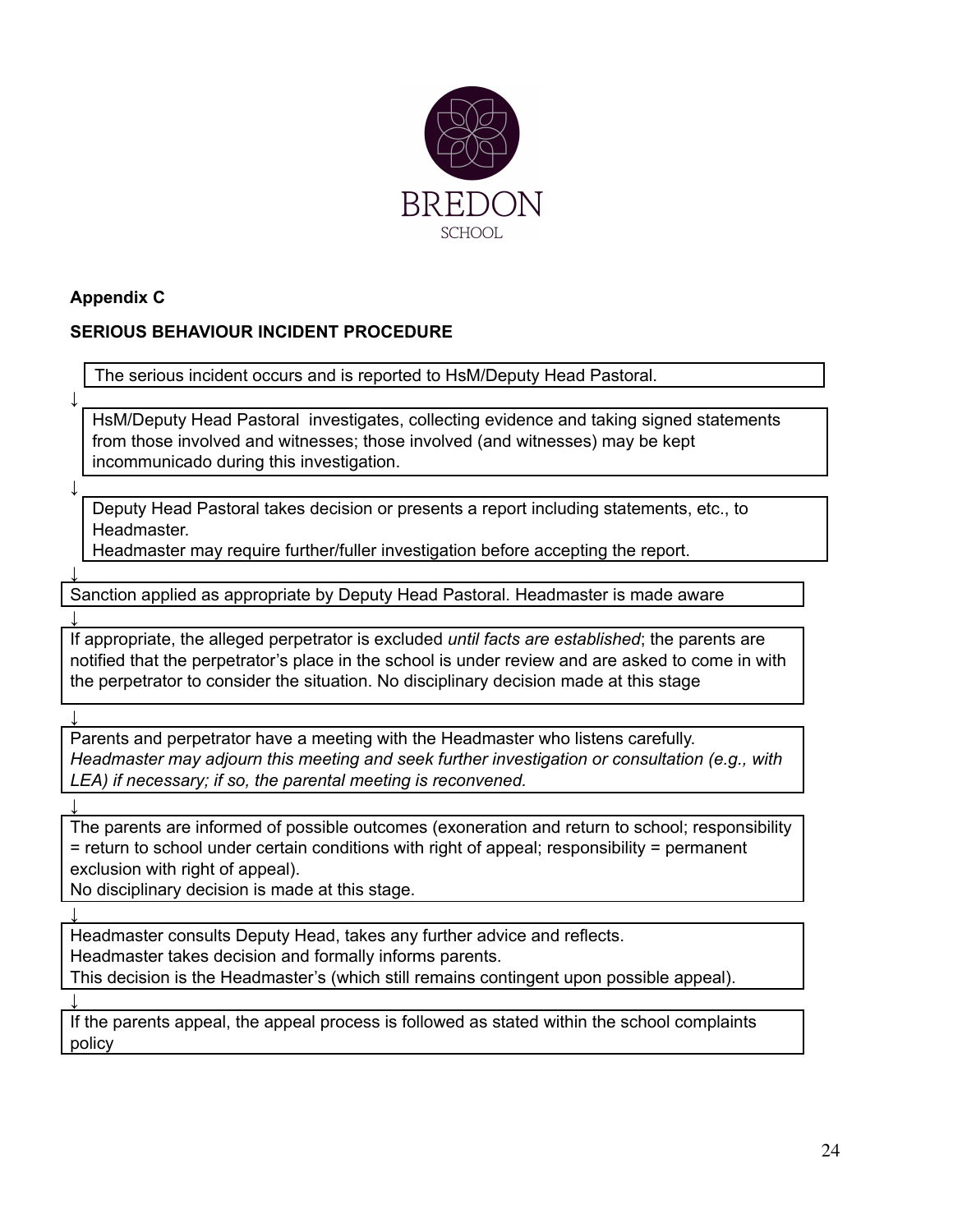

### **Appendix D**

### **School Uniform Standards for Years 3 to 11**

### **Girls**:

- Blazer school blazer with Bredon School logo
- Shirt plain white blouse. During summer, short sleeve blouses may be worn. (If an optional house tie is chosen to be worn, buttons must go to the neck and be fastened)
- House tie (optional, and if not worn pin brooch must be fixed to blazer lapel)
- Jumper maroon with Bredon logo (optional)
- Skirt/kilt knee length (not rolled up)
- Trousers Plain charcoal grey/plain black (if kilt not worn)
- Socks black, navy blue or grey
- Shoes black low heeled and "sensible", suitable for all weather. Trainers and boots are not acceptable
- Coats, scarves and gloves must be school supplier issued or plain black/dark blue

#### **Boys:**

- Blazer school blazer with Bredon School logo
- Shirt plain white with top button done up. No polo shirts. During summer, short sleeve shirts may be worn and top buttons will need to be done up
- House tie (Top button fastened and tie covering buttons)
- Jumper maroon with Bredon logo (optional)
- Trousers plain charcoal grey/plain black
- Socks grey or black
- Shoes flat, black and 'sensible'. Trainers and boots are not acceptable
- Coats, scarves and gloves must be school supplier issued or plain black/dark blue

#### **Note**:

- Hoodies should not be worn and neither should cardigans
- Badges which pin to the blazer lapel will be used only to denote membership of certain groups, e.g., prefects or house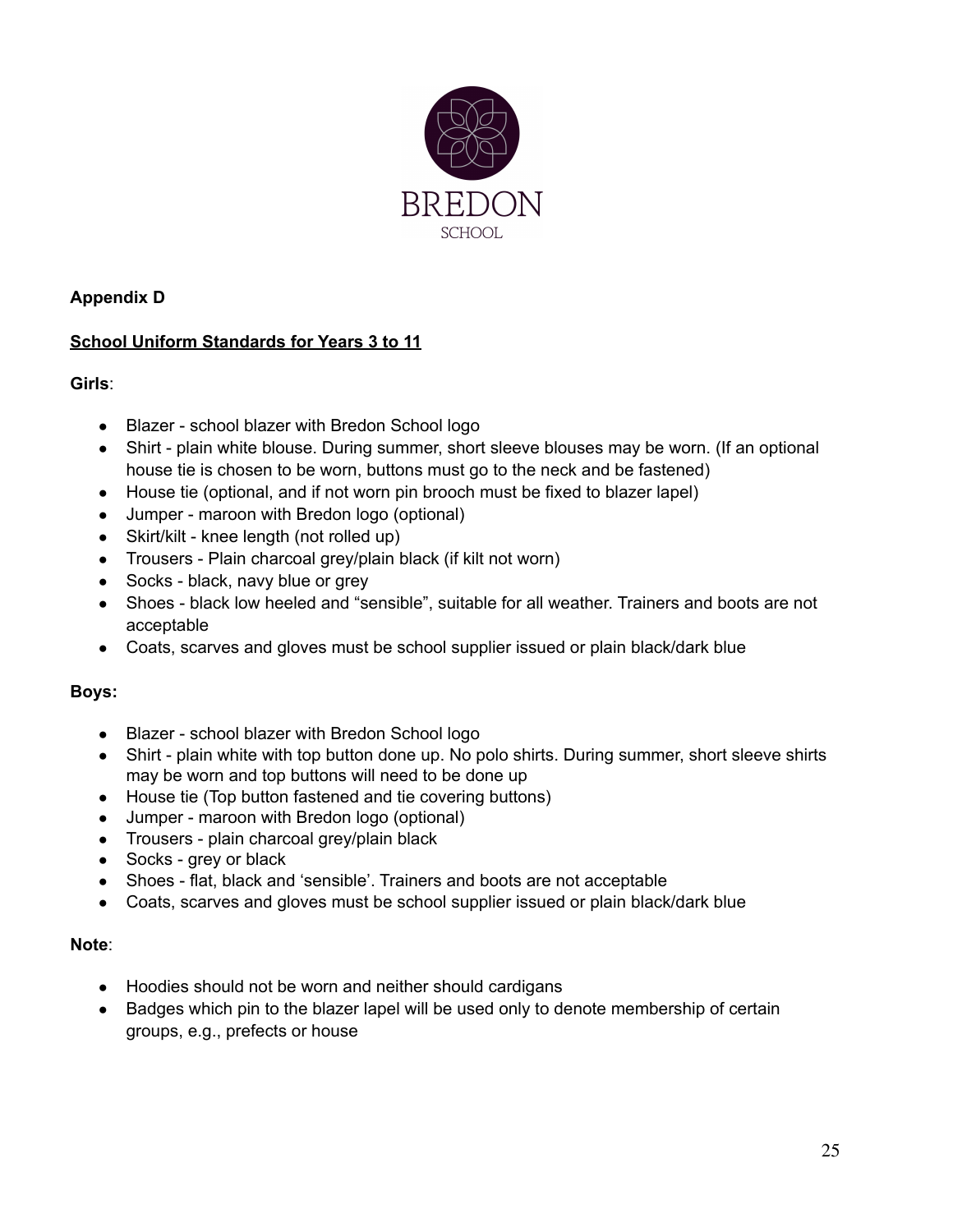

• In hot weather permission may be given by the Deputy Head Pastoral to move to "shirt sleeve" order", with blazers and ties dispensed of. Pupils will be informed through tutors if this is to be the case

### **Shoes:**

- These should be black, flat and "sensible"
- Fashions change constantly and some are unsuitable for school use, including trainers from sports wear manufacturers which are marketed as "school shoes"
- Boots are not allowed
- Steel tips are not allowed

### **Sports Kit:**

Bredon School sports kit should be worn for all sports lessons unless the Director of Sport directs otherwise

### **Make-up and jewellery**:

Make-up is generally not appropriate for school wear under Year 10. Make-up should be discreet as judged by pastoral staff. This includes coloured nail varnish which should not be used and will need to be removed.

A discrete piece of religious jewellery and a watch but no other visible jewellery may be worn.

It is acceptable for girls to wear a maximum of two single small earrings in each ear.

Nose, facial, tongue and other studs must not be worn.

A single charity band may be worn.

#### **Hair**:

We encourage neat, traditional styles in the natural colour and consider any extremes to be unsuitable for school. Grade 3 is the shortest cut that we would find acceptable. Pupils with long hair will have to tie it back in some subjects.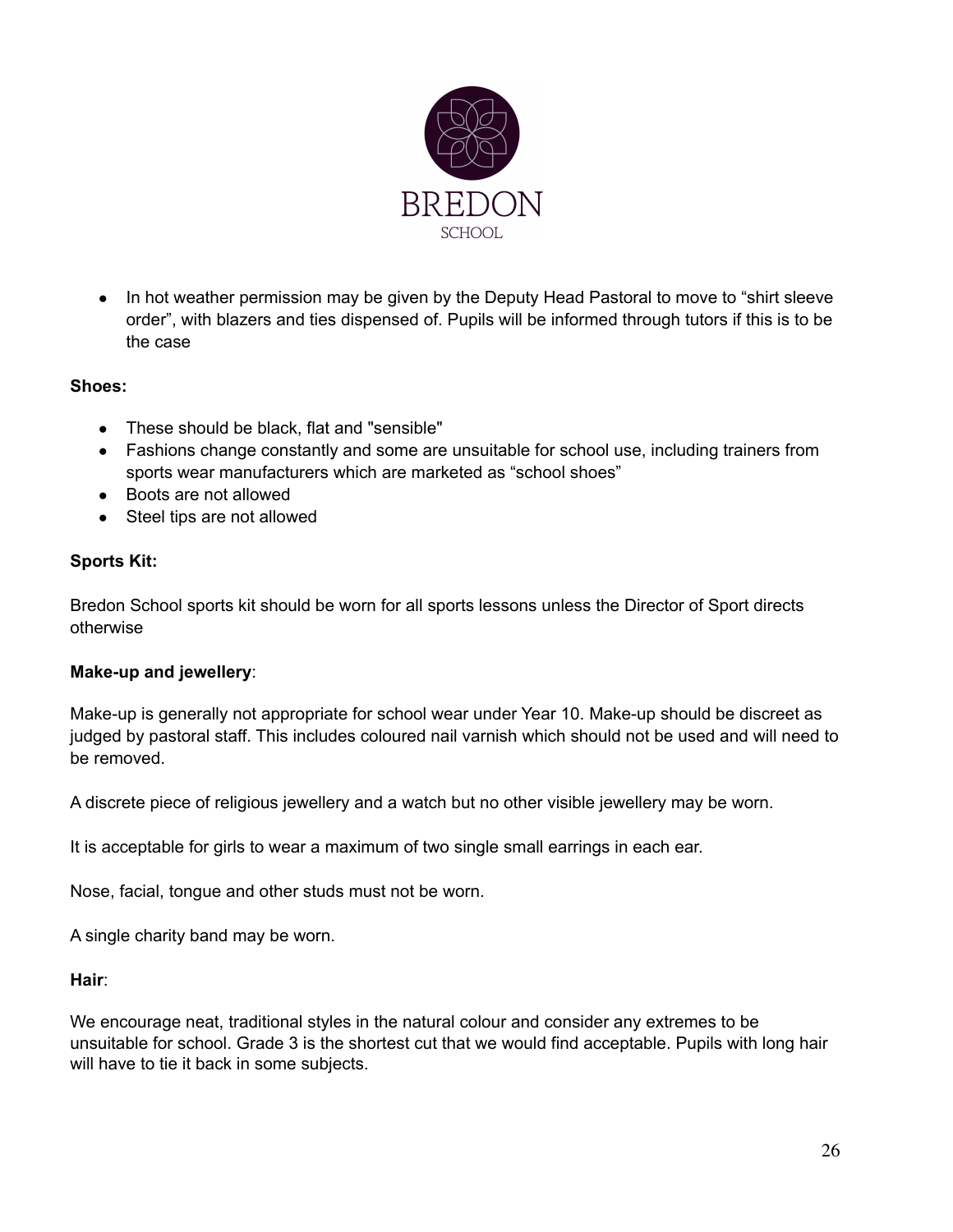

# **6th Form Dress Standards (with effect from September 2021)**

### **Lower 6th**

Navy (Dark) blue, charcoal (dark) grey or black suits/skirt suits \*all 2 or 3-piece suits to be plain in design, no check or pinstripes

or dark green tweed blazer and plain charcoal (dark) grey trousers/skirt

Both of the above are to be paired with a plain white shirt/blouse and house tie (provided by the school).

Optional v-neck pullover in navy, charcoal grey or black can be worn in addition to a jacket/blazer, but not in place of.

Black or brown leather shoes, boots are not acceptable.

### **Upper 6th**

As above with the exception of prefects who can wear a pastel coloured shirt/blouse and their prefect tie (issued by the Headmaster)

#### **Additional information**

If trousers are worn, black or navy blue socks should accompany them.

If skirts are worn, they should be no shorter than a maximum of two fingers' width above the knee. Tights are to be of plain design and black, navy or flesh coloured.

Any coats worn are in addition to the suit jackets/blazers required, not in place of, and must be navy blue, charcoal grey or black in colour.

#### **School Bag**: